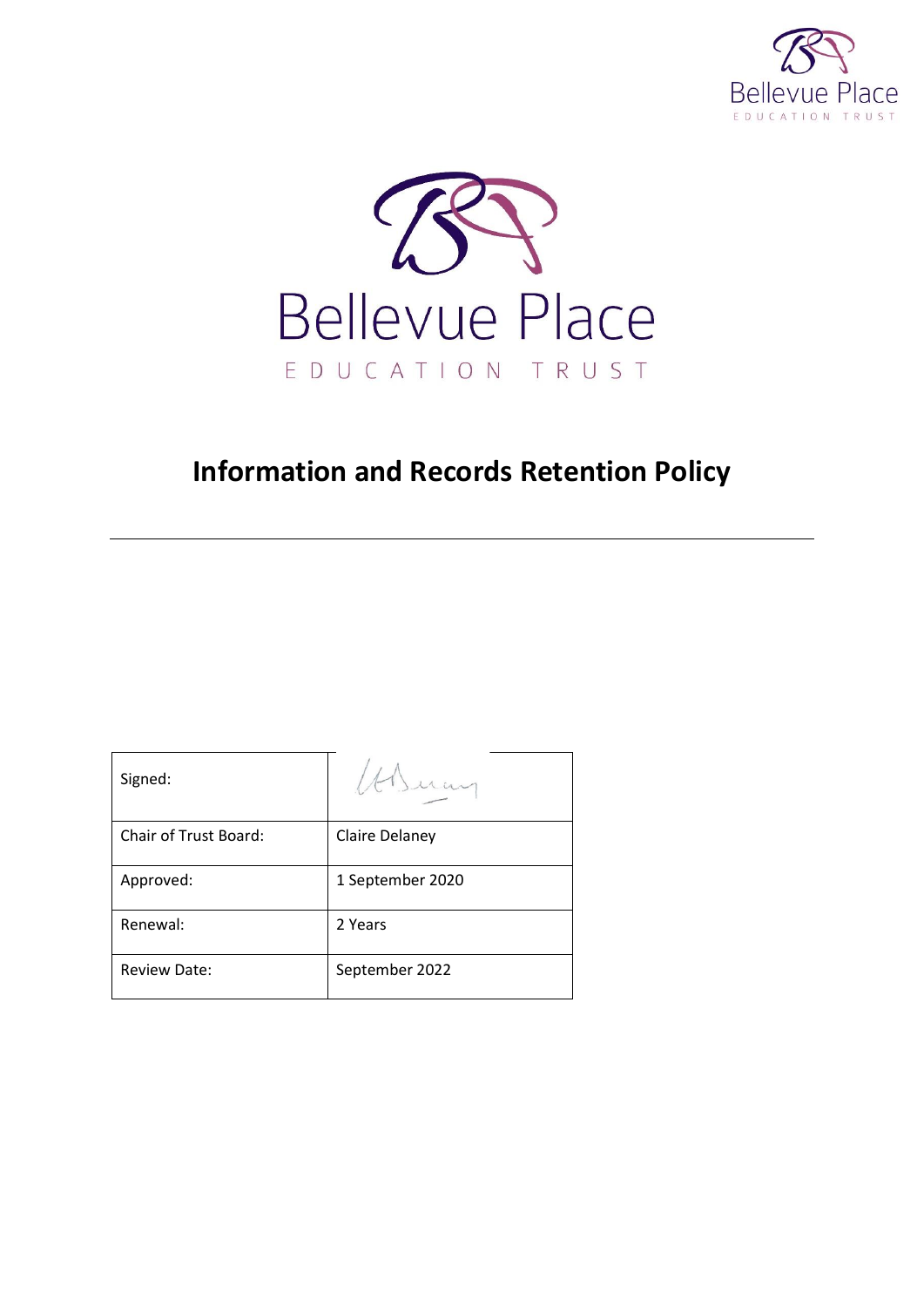# **1.0 Bellevue Place Education Trust – Our commitment**



## **Learn, Enjoy, Succeed**

Every BPET child and staff member enjoys a broad (LEARN) and enriched (ENJOY) learning experience, enabling them to achieve far greater individual success (SUCCEED) than they might previously have thought possible.

### **Our Mission**

To grow hubs of like-minded, autonomous schools, well-supported, all of which combine academic rigour with highly enriched opportunities that deliver a personalised approach to education and exceptional outcomes for all.

#### **Our Difference**

We are leading the way in delivering high quality education through a skills-based curriculum, applying the best of the independent and state sectors to deliver breadth of opportunity and pupil enrichment. We empower all our schools as individual entities that best meet the needs of the communities they serve and have a strong relationship with parents, who are our key partners in delivering the vision.

#### **Our Promise**

Every child is an individual. Our role is to nurture pupils' potential through a personalised approach to learning. BPET children are happy, independent, confident all-rounders. We encourage a 'be interested and be interesting' attitude in children and staff alike. We don't just teach; we want our pupils to have a passion to learn. Our focus is on all pupils, regardless of background or academic ability, focusing on pupils with Special Educational Needs as well as those who are more-able.

## **2.0 Introduction**

- 1 This policy sets out a structured approach to reviewing and destroying records in relation to all of BPET.
- 2 The retention period for each type of record is shown in the table below. In addition, data protection legislation makes it unlawful to keep the information when it is no longer needed for the purpose for which it is held. This requirement is uncertain, allows discretion, and may vary according to the circumstances, but in practice it means that the School should promptly destroy the record once the retention period in the table below has been reached. Occasionally there may be special circumstances which mean that a record should be kept for longer (for example where there is a risk of litigation or a request from an outside body such as the Independent Inquiry into Child Sexual Abuse (IICSA) see below. The School should refer to its insurance policies and further legal advice should be sought in these circumstances.
- 3 Information must be securely deleted. This applies to paper records, electronic information and biometric information.
- 4 This policy does not apply to records connected with commercial activities.
- 5 BPET reviews document retention with its insurers (who may specify longer retention periods). If there is any conflict then any longer retention periods specified by the insurers should prevail.
- 6 If an email falls into one of the categories set out in the table then it should be filed centrally as soon as is reasonable.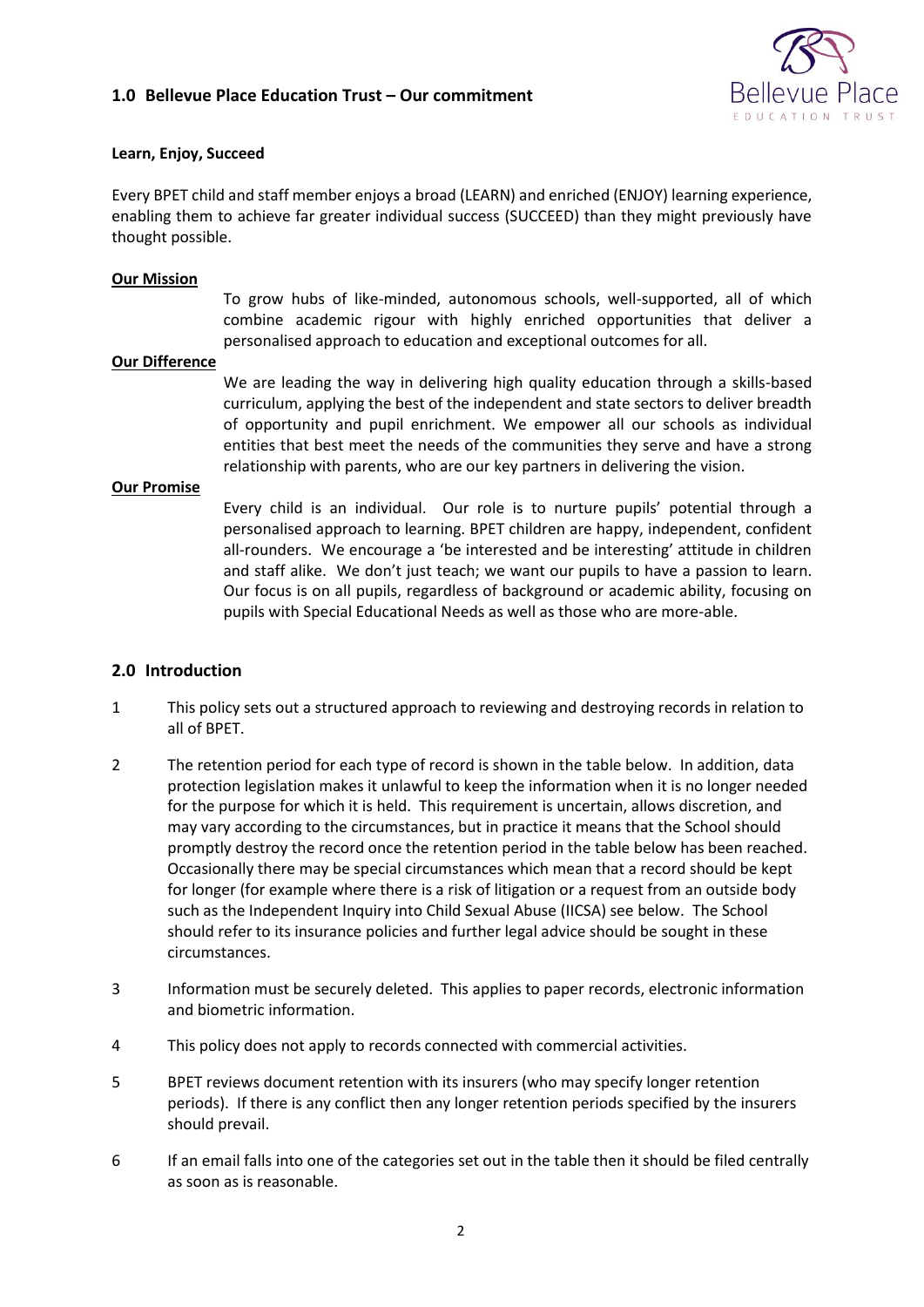

- 7 "Routine" emails, which do not fall into any of the categories in the table, may be kept in inboxes for up to six months and should then be deleted. An examples of a routine email is an internal email advising staff that the weekly meeting is cancelled.
- 8 Independent Inquiry into Child Sexual Abuse (**IICSA**) and relevant legislation:
	- 8.1 The IICSA has issued retention instructions to a range of institutions regarding records relating to the care of children. In light of this, we are advising schools to temporarily cease the routine destruction of those records, which might be relevant to the Inquiry in case they are requested by the Inquiry or made subject to a disclosure order. This means that before destroying **any** document the School should consider if it contains information that may fall within the Inquiry's remit.
	- 8.2 The range of documentation which might need to be kept is wide. It will include any information linked to alleged or established child sexual abuse, whether by staff, volunteers or pupils with no limitation date. For example, a list of pupils who attended an overnight school trip or admission registers which show which pupils were at the School at a given time. As such, documents should be kept for longer than the retention periods listed in the policy if they concern information, which might be relevant to the Inquiry. The School should therefore review the retention periods under **each** of the rows below in case they are relevant to IICSA.
	- 8.3 Please note that the School should keep this under review so that it recommences document destruction at the appropriate time.
	- 8.4 Relevant legislation means the:
		- 8.4.1 Inquiries Act 2005
		- 8.4.2 The Inquiry Rules 2006
		- 8.4.3 Data Protection Act 2018 and EU GDPR 2016
		- 8.4.4 Public Records Act 1958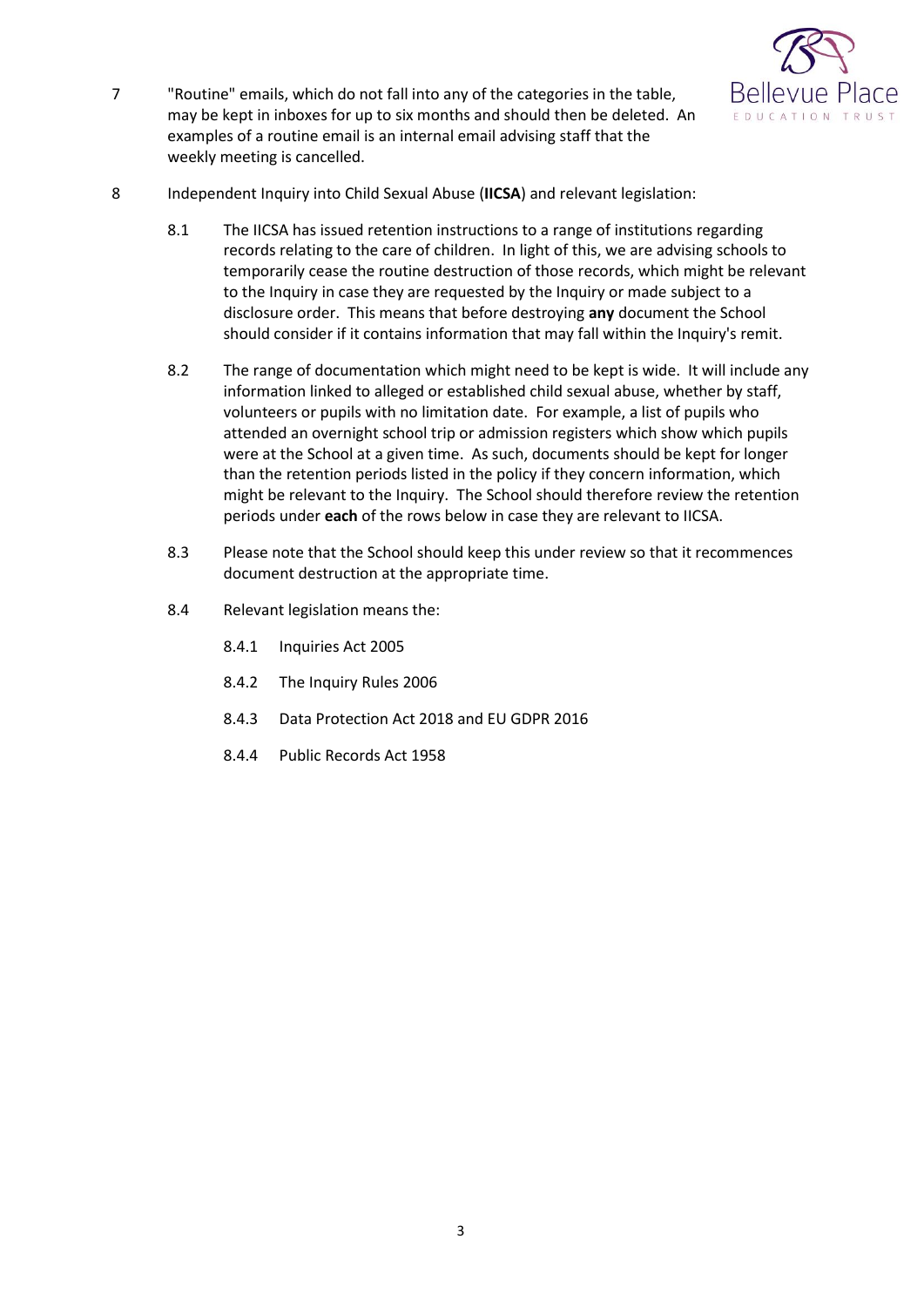

|     | Record                                       | <b>Retention period</b>     | Action at the end of the retention period                                                                                                                                                                                                                                                                                                                                                                                                                                                                                                                                                                                                                                                                                                                                                                                                                                                                                                                                                                                                               | <b>Retention period</b><br>required by law? |
|-----|----------------------------------------------|-----------------------------|---------------------------------------------------------------------------------------------------------------------------------------------------------------------------------------------------------------------------------------------------------------------------------------------------------------------------------------------------------------------------------------------------------------------------------------------------------------------------------------------------------------------------------------------------------------------------------------------------------------------------------------------------------------------------------------------------------------------------------------------------------------------------------------------------------------------------------------------------------------------------------------------------------------------------------------------------------------------------------------------------------------------------------------------------------|---------------------------------------------|
| 1   | <b>Pupils</b>                                |                             |                                                                                                                                                                                                                                                                                                                                                                                                                                                                                                                                                                                                                                                                                                                                                                                                                                                                                                                                                                                                                                                         |                                             |
| 1.1 | <b>Admission registers</b><br>(however held) | entry                       | Three years from the date of the last Transfer to the archives and shred or delete copies and back-ups                                                                                                                                                                                                                                                                                                                                                                                                                                                                                                                                                                                                                                                                                                                                                                                                                                                                                                                                                  | Yes                                         |
| 1.2 | Attendance registers<br>(however held)       | entry                       | Three years from the date of the last   Review for further retention in the case of contentious dispute<br>SHRED/DELETE or delete including back-ups and copies                                                                                                                                                                                                                                                                                                                                                                                                                                                                                                                                                                                                                                                                                                                                                                                                                                                                                         | Yes                                         |
| 1.3 | Child protection<br>records                  | DOB of the pupil + 50 years | Review for further retention in the case of contentious dispute<br>SHRED/DELETE<br><b>Notes</b><br>Child protection information must be copied and sent under<br>1<br>separate cover to the new school whilst the child is still<br>under 18. Schools should ensure secure transit and<br>confirmation of receipt should be obtained<br>Where a child is removed from roll to be educated at home,<br>$\overline{2}$<br>the file should be copied to the Local Authority (LA)<br>In accordance with the terms of reference of the<br>3<br>Independent Inquiry into Child Sexual Abuse all schools are<br>required to retain information which relates to allegations<br>(substantiated or not) of organisations and individuals who<br>may have been involved in, or have knowledge of child<br>sexual abuse or child sexual exploitation; allegations<br>(substantiated or not) of individuals having engaged in<br>sexual activity with, or having a sexual interest in, children;<br>institutional failures to protect children from sexual abuse or | No                                          |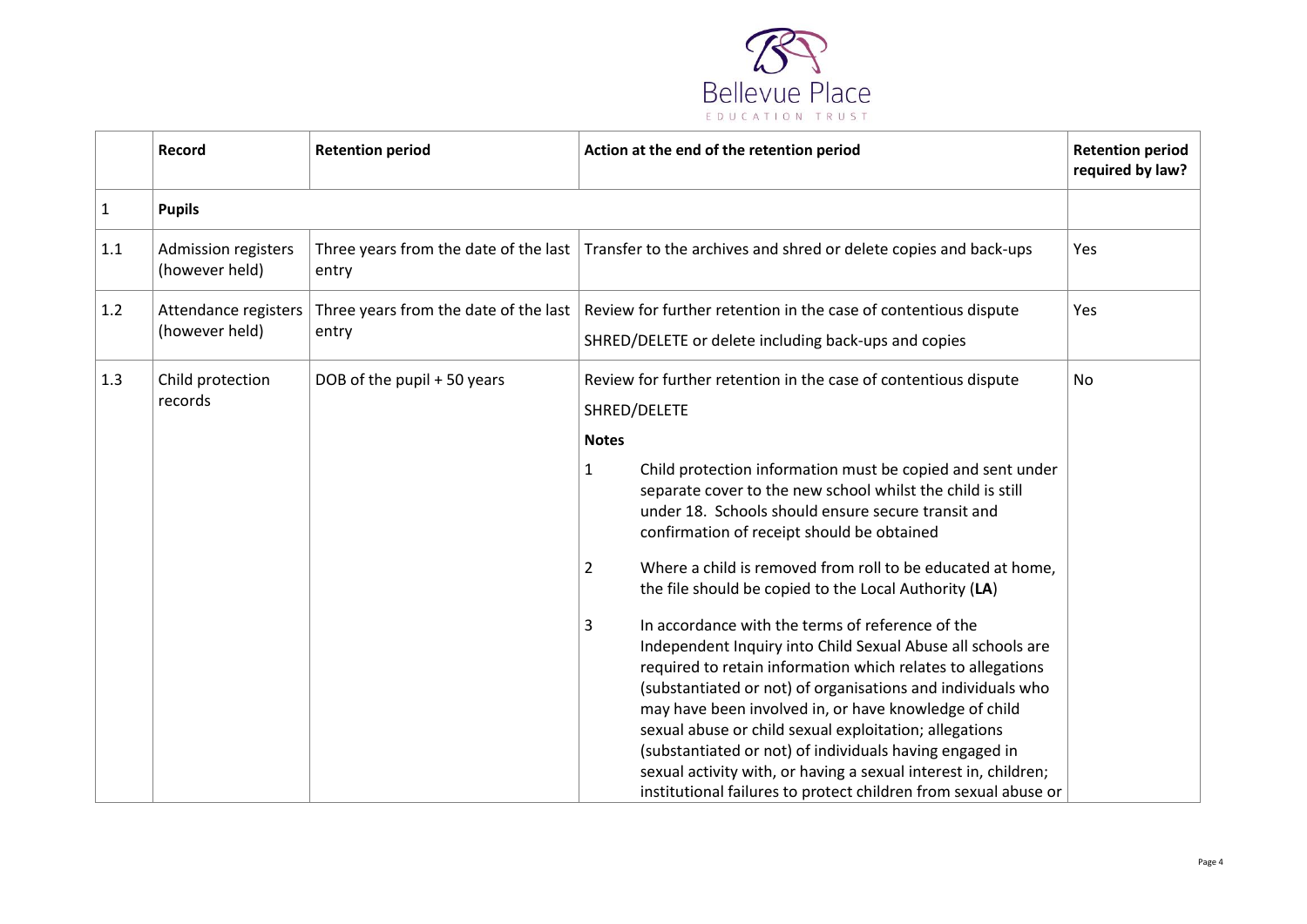

|     | Record                                                                                                                      | <b>Retention period</b>                                                                                                                                                                                                                                                                                                                                                                                                                                                                                   | Action at the end of the retention period                                                                                                                                                                                                                           | <b>Retention period</b><br>required by law? |
|-----|-----------------------------------------------------------------------------------------------------------------------------|-----------------------------------------------------------------------------------------------------------------------------------------------------------------------------------------------------------------------------------------------------------------------------------------------------------------------------------------------------------------------------------------------------------------------------------------------------------------------------------------------------------|---------------------------------------------------------------------------------------------------------------------------------------------------------------------------------------------------------------------------------------------------------------------|---------------------------------------------|
|     |                                                                                                                             |                                                                                                                                                                                                                                                                                                                                                                                                                                                                                                           | other exploitation. 50 years from the date of birth of the<br>pupil involved should be a sufficient period of retention but<br>this should be kept under review                                                                                                     |                                             |
| 1.4 | Biometric<br>information<br>(e.g. fingerprints to<br>be used as part of an<br>automated<br>biometric<br>recognition system) | For as long as the School requires<br>the information for the automated<br>biometric recognition system                                                                                                                                                                                                                                                                                                                                                                                                   | This information must not be kept for longer than it is needed. The<br>information must be destroyed if the pupil no longer uses the<br>system including when they leave the School, where the parent or<br>pupil withdraws consent or the pupil objects to its use | No                                          |
| 1.5 | Medical records held<br>by the School                                                                                       | DOB of the pupil + 24 years; or<br>Six years from the date of an<br>incident which may become<br>contentious if the pupil was 18 years<br>old at the date of the incident<br>The 24-year period is based on the fact that<br>once the child turns 18 years old they have a<br>certain amount of time (known as a<br>limitation period) in which to bring claims<br>against the School. The longest of these<br>limitation periods is six years, albeit that<br>some periods can be extended by the courts | Review for further retention in the case of contentious disputes<br>SHRED/DELETE                                                                                                                                                                                    | <b>No</b>                                   |
| 1.6 | Counselling records<br>held by the School                                                                                   | DOB of the pupil + 24 years; or<br>Six years from the date of an<br>incident which may become                                                                                                                                                                                                                                                                                                                                                                                                             | Review for further retention in the case of contentious disputes<br>SHRED/DELETE                                                                                                                                                                                    | No                                          |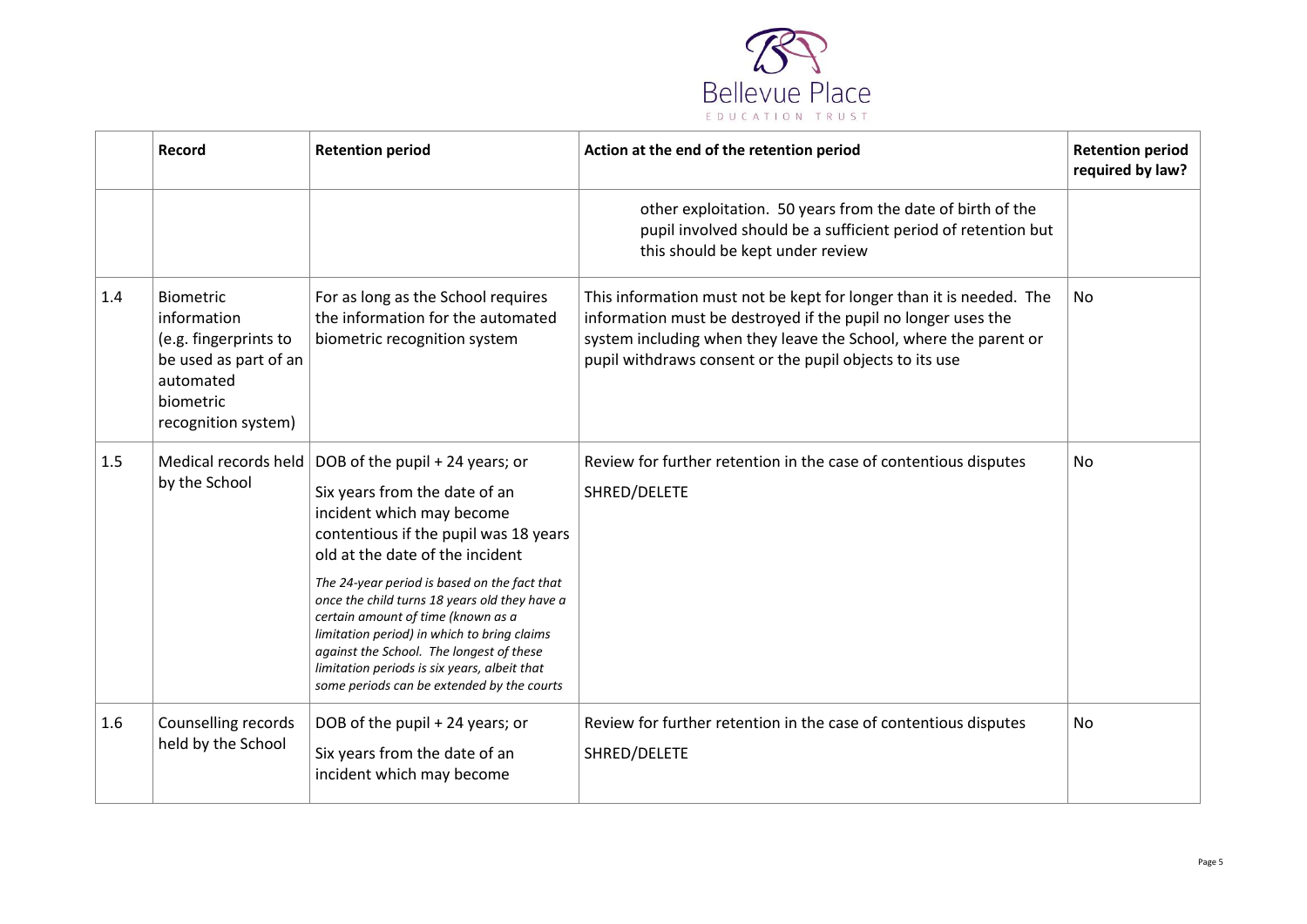

<span id="page-5-0"></span>

|                | Record                                                                       | <b>Retention period</b>                                                                                                                                                                                                                                                                                                                                                                 | Action at the end of the retention period                                                                                                                                                                                                                                                                                                                                                                                                                                   | <b>Retention period</b><br>required by law? |
|----------------|------------------------------------------------------------------------------|-----------------------------------------------------------------------------------------------------------------------------------------------------------------------------------------------------------------------------------------------------------------------------------------------------------------------------------------------------------------------------------------|-----------------------------------------------------------------------------------------------------------------------------------------------------------------------------------------------------------------------------------------------------------------------------------------------------------------------------------------------------------------------------------------------------------------------------------------------------------------------------|---------------------------------------------|
|                |                                                                              | contentious if the pupil was 18 years<br>old at the date of the incident                                                                                                                                                                                                                                                                                                                |                                                                                                                                                                                                                                                                                                                                                                                                                                                                             |                                             |
| $\overline{2}$ | <b>Pupil files</b>                                                           |                                                                                                                                                                                                                                                                                                                                                                                         |                                                                                                                                                                                                                                                                                                                                                                                                                                                                             |                                             |
| 2.1            | Pupil files (including<br>public examination<br>scripts, marks &<br>results) | DOB of the pupil + 24 years; or<br>Six years from the date of an<br>incident which may become<br>contentious if the pupil was 18 years<br>old at the date of the incident                                                                                                                                                                                                               | Review for further retention in the case of contentious disputes, for<br>example, parental complaints, disciplinary matters, pupil exclusions,<br>bullying incidents and subject access requests<br>SHRED/DELETE<br><b>Notes</b><br>$\mathbf{1}$<br>When reviewing pupil files, the School should have regard to<br>other applicable sections of this policy<br>Any examination certificates left unclaimed should be<br>2<br>returned to the appropriate Examination Board | No.                                         |
| 2.2            | Internal examination<br>scripts, marks &<br>results                          | Scripts:<br>Scripts from weekly or monthly<br>tests: Keep until the end of the year.<br>Although these may be retained if<br>useful for staff training purposes or<br>ongoing moderation.<br>Scripts from termly or yearly tests:<br>Keep until the end of the next<br>academic year. Although these may<br>be retained if useful for staff training<br>purposes or ongoing moderation. | Keep for longer in accordance with the retention periods and<br>guidance set out in row 2.1 above if risk of contentious disputes, for<br>example, parental complaints, disciplinary matters, pupil exclusions,<br>bullying incidents and subject access requests.                                                                                                                                                                                                          | <b>No</b>                                   |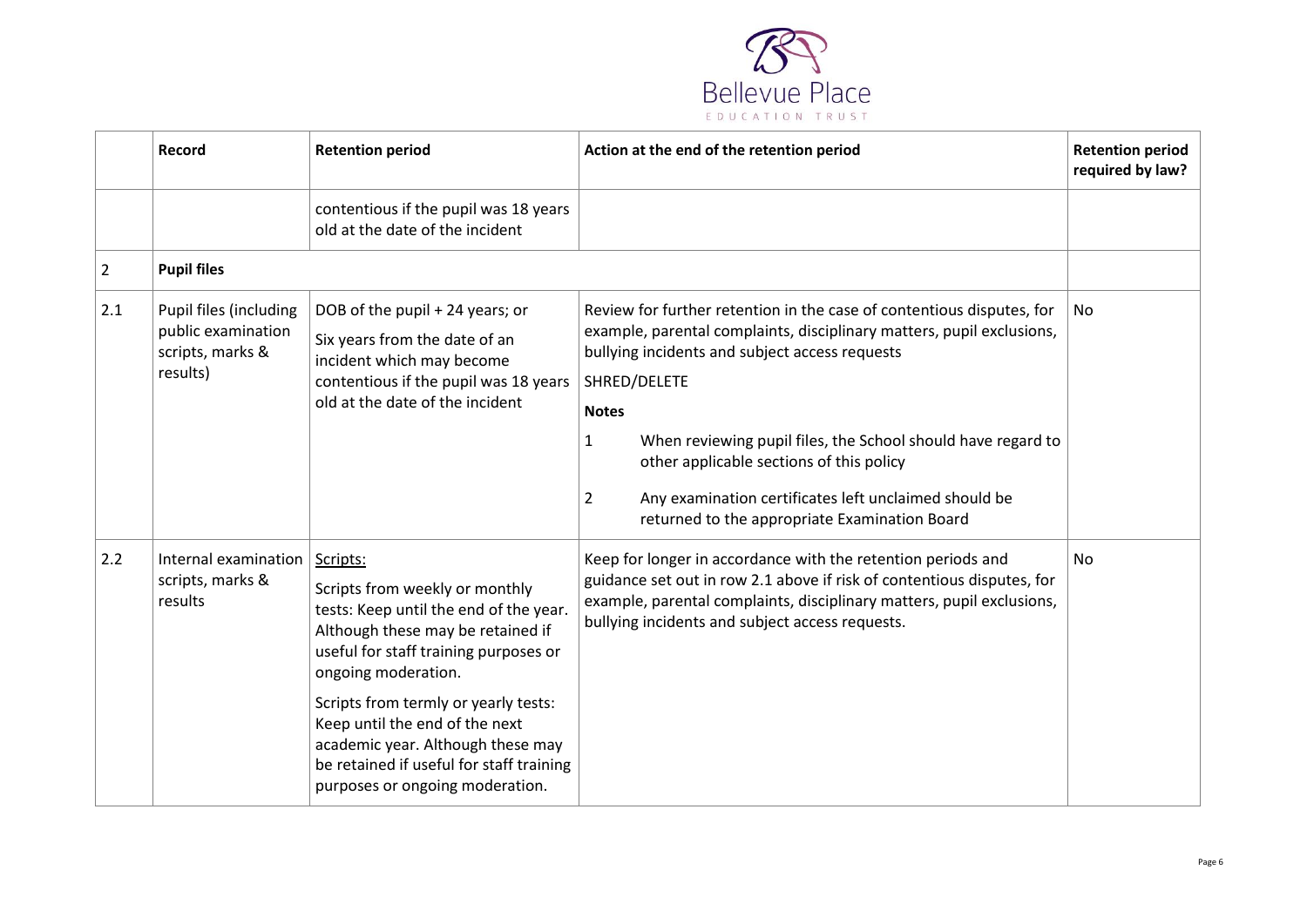

|     | Record                                                                                                    | <b>Retention period</b>                                                                                                                                                                                                                                                                                   | Action at the end of the retention period                                                                                            | <b>Retention period</b><br>required by law? |
|-----|-----------------------------------------------------------------------------------------------------------|-----------------------------------------------------------------------------------------------------------------------------------------------------------------------------------------------------------------------------------------------------------------------------------------------------------|--------------------------------------------------------------------------------------------------------------------------------------|---------------------------------------------|
|     |                                                                                                           | Marks & results:<br>If the purpose of the test is to<br>progress the child (either internally<br>or externally) then keep marks &<br>results in accordance with the<br>retention periods and guidance set<br>out in row 2.1 above.<br>If the purpose of the test is for<br>general internal assessment of |                                                                                                                                      |                                             |
|     |                                                                                                           | academic performance then keep<br>marks & results until the child leaves<br>school or in the event of contention<br>follow guidance as 2.1 above.                                                                                                                                                         |                                                                                                                                      |                                             |
| 2.3 | <b>Special Educational</b><br>Needs files, reviews<br>and Individual<br><b>Education Plans</b>            | DOB of the pupil + 24 years; or<br>Six years from the date of an<br>incident which may become<br>contentious if the pupil was 18 years<br>old at the date of the incident                                                                                                                                 | Review for further retention in the case of contentious disputes<br>SHRED/DELETE                                                     | No                                          |
| 2.4 | <b>Statement of Special</b><br><b>Education Needs</b><br>(SEN) and Education<br>Healthcare (EHC)<br>Plans | <b>Statements of SEN (including</b><br>appendices) and EHC Plans should<br>never be retained once the pupil has<br>left the School                                                                                                                                                                        | SHRED/DELETE unless legal action pending<br>The Statement / Plan belongs to the LA which makes and maintains<br>the Statement / Plan | Yes                                         |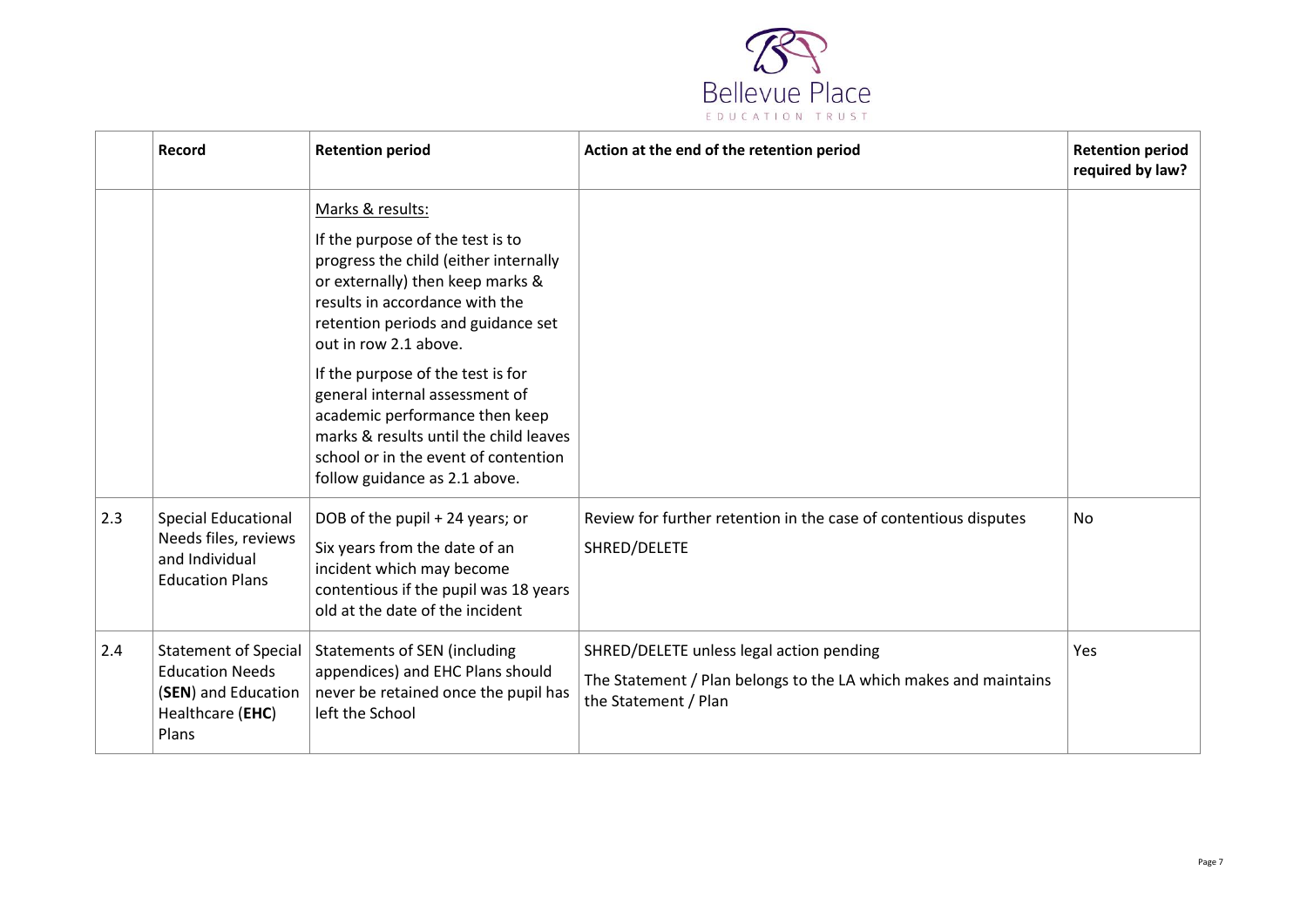

|     | Record                                                                                                                                                               | <b>Retention period</b>                                                                                                                                                                                 | Action at the end of the retention period                                                         | <b>Retention period</b><br>required by law? |
|-----|----------------------------------------------------------------------------------------------------------------------------------------------------------------------|---------------------------------------------------------------------------------------------------------------------------------------------------------------------------------------------------------|---------------------------------------------------------------------------------------------------|---------------------------------------------|
| 2.5 | Letters authorising<br>absence                                                                                                                                       | Three years from the date of the last<br>entry on the attendance register                                                                                                                               | SHRED/DELETE                                                                                      | <b>No</b>                                   |
| 3   | <b>Permissions</b>                                                                                                                                                   |                                                                                                                                                                                                         |                                                                                                   |                                             |
| 3.1 | Parental permission<br>slips for school trips<br>- where there has<br>been no major<br>incident, accident,<br>injury or near miss<br>involving anyone on<br>the trip | Conclusion of the trip + three years                                                                                                                                                                    | Review for further retention in the case of contentious disputes<br>otherwise SHRED/DELETE        | <b>No</b>                                   |
| 3.2 | Parental permission<br>slips for school trips<br>- where there has<br>been a major<br>incident, accident,<br>injury or near miss<br>involving anyone on<br>the trip  | DOB of the pupil involved in the<br>incident + 24 years; or<br>The permission slips for all pupils on<br>the trip may need to be retained to<br>show that the rules had been<br>followed for all pupils | Review for further retention in the case of relevance to contentious<br>disputes.<br>SHRED/DELETE | No                                          |
| 4   | <b>Admission department and bursarial records</b>                                                                                                                    |                                                                                                                                                                                                         |                                                                                                   |                                             |
| 4.1 | Admission and<br>parent contract<br>documents including<br>registration form,                                                                                        | Six years from date of leaving the<br>School                                                                                                                                                            | Review for further retention in the case of contentious disputes<br>SHRED/DELETE                  | No                                          |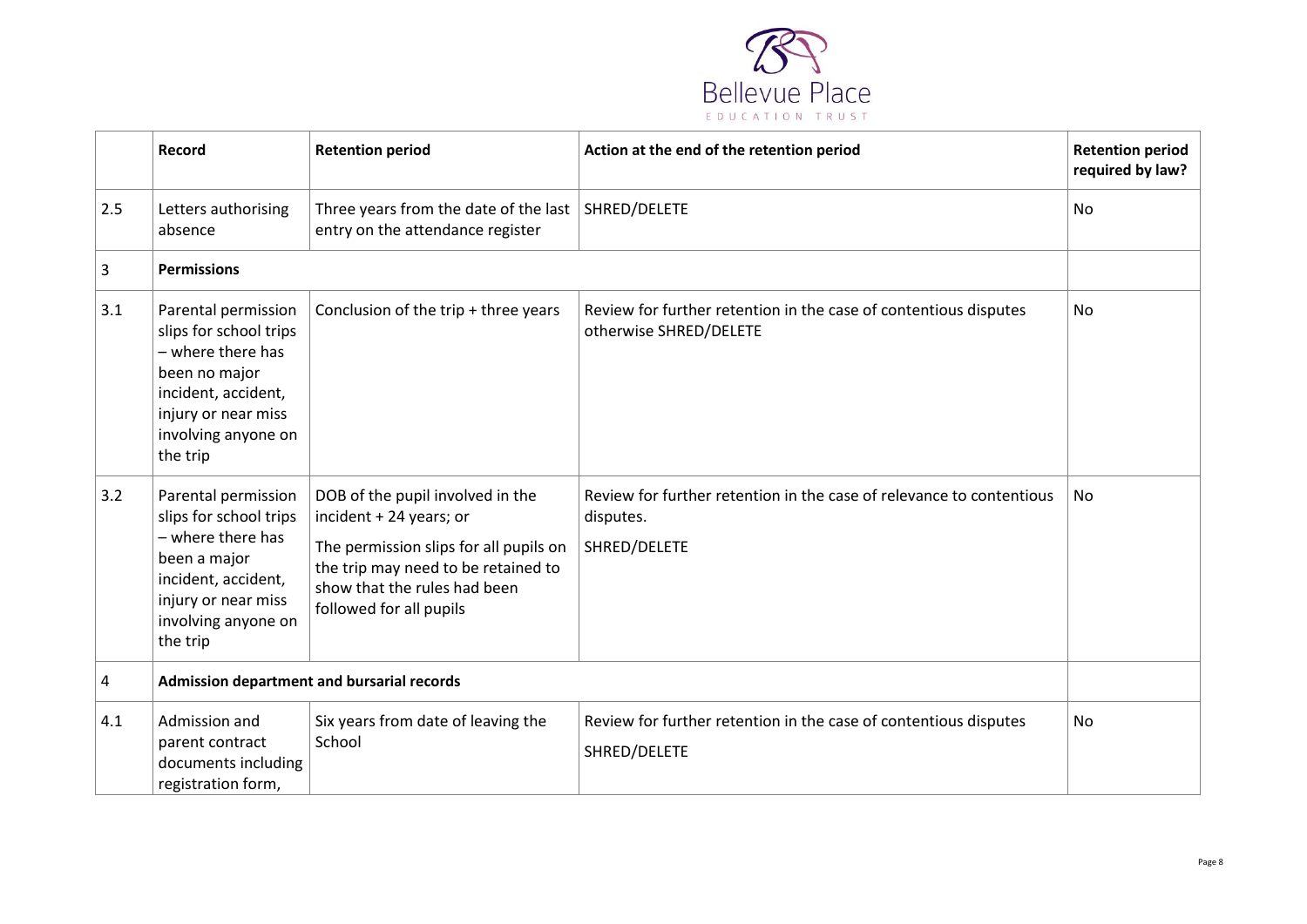

|     | Record                                                                                                                                                                | <b>Retention period</b>                                                                                                                                                                                                                                              | Action at the end of the retention period                                                                                                                                                                                                                                                                                                                        | <b>Retention period</b><br>required by law? |
|-----|-----------------------------------------------------------------------------------------------------------------------------------------------------------------------|----------------------------------------------------------------------------------------------------------------------------------------------------------------------------------------------------------------------------------------------------------------------|------------------------------------------------------------------------------------------------------------------------------------------------------------------------------------------------------------------------------------------------------------------------------------------------------------------------------------------------------------------|---------------------------------------------|
|     | letter of offer and<br>acceptance form                                                                                                                                |                                                                                                                                                                                                                                                                      |                                                                                                                                                                                                                                                                                                                                                                  |                                             |
| 4.2 | Admissions<br>documents relating<br>to applicants who<br>did not join the<br>School                                                                                   | One year would be reasonable,<br>however, this is at the School's<br>discretion. If there is a risk that<br>parents or a pupil might bring a<br>claim against the School then the<br>documents should be retained.                                                   | SHRED/DELETE                                                                                                                                                                                                                                                                                                                                                     | No                                          |
| 4.3 | Financial<br>information in<br>regard to parents                                                                                                                      | Six years from date of leaving the<br>School                                                                                                                                                                                                                         | Review for further retention in the case of contentious disputes<br>SHRED/DELETE                                                                                                                                                                                                                                                                                 | No                                          |
| 5   | <b>Employment</b>                                                                                                                                                     |                                                                                                                                                                                                                                                                      |                                                                                                                                                                                                                                                                                                                                                                  |                                             |
| 5.1 | Employment or<br>personnel records<br>including contracts<br>of employment,<br>changes to terms<br>and condition,<br>disciplinary matters,<br>grievance<br>procedures | For at least six years after date of<br>termination of employment<br>For at least 12 years after date of<br>termination if any of the documents<br>were signed as a deed<br>In the event of any child protection<br>concerns, see guidance in next<br>column for 5.1 | If on a date no earlier than six years after the termination date there $ $ No<br>has been no recent contact from the relevant individual and no<br>apparent breach of contract claim, dispose securely of<br>documentation unless any child protection concerns. Records of<br>anyone with child protection concerns (even if not proved) should<br>be retained |                                             |
| 5.2 | Single central<br>register (SCR)                                                                                                                                      | Retain the SCR entry for each former<br>member of staff indefinitely either<br>on an archive SCR or within the                                                                                                                                                       | Review whether further retention is necessary. If so, these reasons<br>must be documented. If not SHRED/DELETE                                                                                                                                                                                                                                                   | No                                          |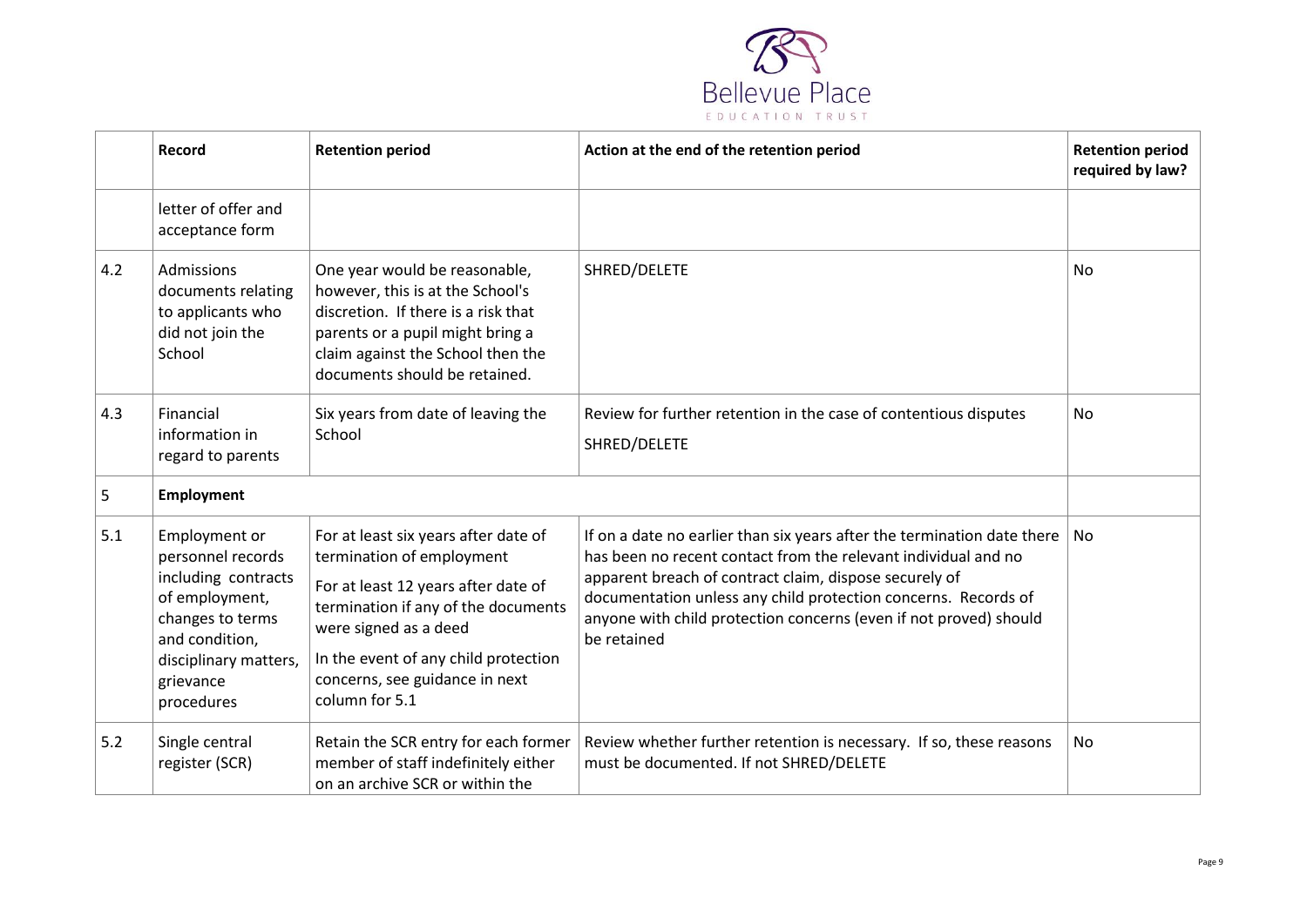

|     | Record                                                                                                                              | <b>Retention period</b>                                      | Action at the end of the retention period                                                                                                                                                                                                      | <b>Retention period</b><br>required by law? |
|-----|-------------------------------------------------------------------------------------------------------------------------------------|--------------------------------------------------------------|------------------------------------------------------------------------------------------------------------------------------------------------------------------------------------------------------------------------------------------------|---------------------------------------------|
|     |                                                                                                                                     | personnel file, this will be reviewed<br>on an annual basis. |                                                                                                                                                                                                                                                |                                             |
| 5.3 | Records and<br>documents relating<br>to membership of<br>and contributions to<br>the Teachers'<br>Pension Scheme and<br><b>LGPS</b> | Indefinitely                                                 | Review whether further retention is necessary. Decisions in relation<br>to the Teachers' Pension Scheme/LGPS may have ramifications<br>beyond six years, and may be queried at any time by members and<br>the Teachers' Pension Scheme/LGPS    | No                                          |
|     | Records and<br>documents relating<br>to membership of<br>and contributions to<br>the Group<br><b>Stakeholders</b><br>Pension        | Indefinitely                                                 | Review whether further retention is necessary. Decisions in relation<br>to the Group Stakeholders Pension may have ramifications beyond<br>six years, and may be queried at any time by members and the<br><b>Stakeholders' Pension Scheme</b> |                                             |
| 5.4 | Employment<br>references received<br>and references<br>provided                                                                     | For a period longer than six years                           | Keep for so long as a reference may be required in future -<br>potentially up until the employee's normal retirement age<br>Consider whether any recent reference requests for the relevant<br>individual<br>If none, SHRED/DELETE             | <b>No</b>                                   |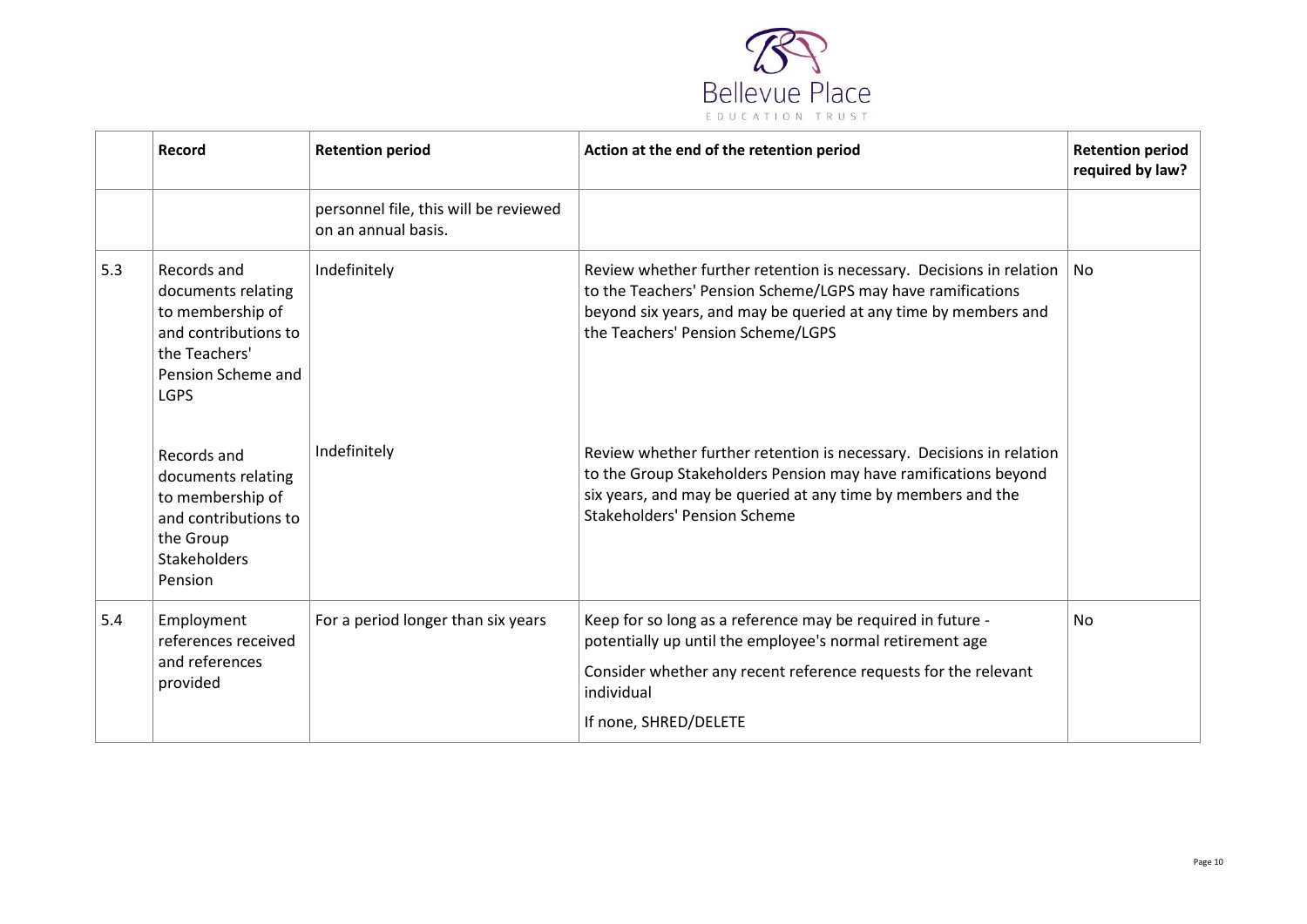

|     | <b>Record</b>                                                                                                                                                                  | <b>Retention period</b>                                                                                                                             | Action at the end of the retention period                                                                                                                             | <b>Retention period</b><br>required by law? |
|-----|--------------------------------------------------------------------------------------------------------------------------------------------------------------------------------|-----------------------------------------------------------------------------------------------------------------------------------------------------|-----------------------------------------------------------------------------------------------------------------------------------------------------------------------|---------------------------------------------|
| 5.5 | Employment<br>reference where an<br>individual's<br>employment ended<br>for a safeguarding<br>reason or where<br>safeguarding was<br>outstanding at the<br>time of termination | At least until the person has reached<br>normal retirement age or for a<br>period of ten years from the date of<br>the allegation if that is longer | Consider whether any recent reference requests for the relevant<br>individual or new concerns raised by social services or other<br>agencies<br>If none, SHRED/DELETE | Yes                                         |
| 5.6 | Working time<br>opt-out forms                                                                                                                                                  | Two years from the date on which<br>they were entered into                                                                                          | SHRED/DELETE                                                                                                                                                          | Yes                                         |
| 5.7 | Records to show<br>compliance with the<br><b>Working Time</b><br>Regulations                                                                                                   | Two years after the relevant period                                                                                                                 | SHRED/DELETE                                                                                                                                                          | Yes                                         |
| 5.8 | Payroll and wage<br>records<br>These include<br>records of:<br>•Details on<br>overtime.<br>•Bonuses.<br>•Expenses.                                                             | Six years from the financial year end<br>in which payments are made. This is<br>outlined by our payroll provider.                                   | SHRED/DELETE                                                                                                                                                          | Yes                                         |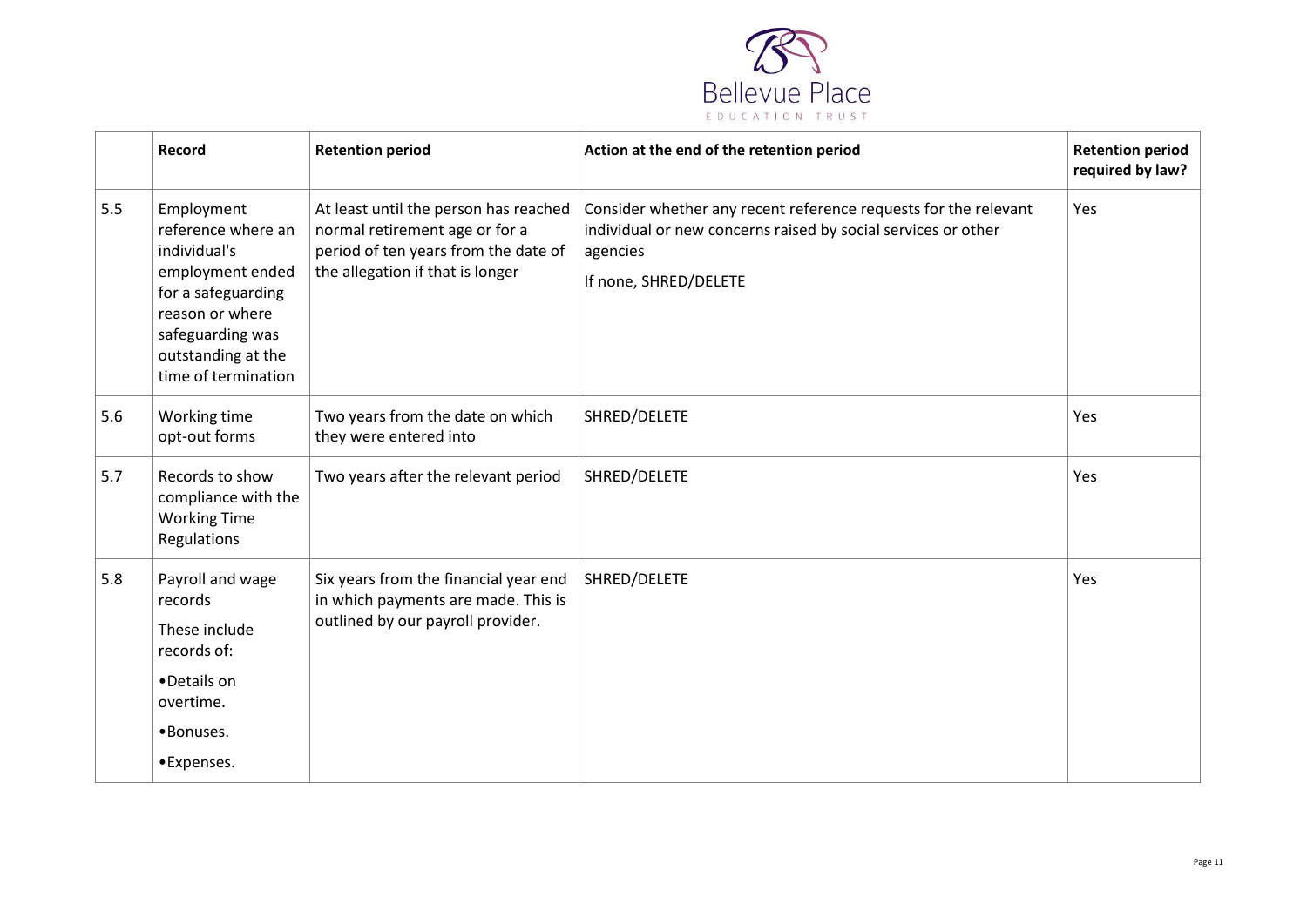

|      | Record                                                                                                                                                                                                                                 | <b>Retention period</b>                                                                    | Action at the end of the retention period | <b>Retention period</b><br>required by law? |
|------|----------------------------------------------------------------------------------------------------------------------------------------------------------------------------------------------------------------------------------------|--------------------------------------------------------------------------------------------|-------------------------------------------|---------------------------------------------|
|      | •Benefits in kind.                                                                                                                                                                                                                     |                                                                                            |                                           |                                             |
| 5.9  | <b>PAYE Records</b>                                                                                                                                                                                                                    | Six years in addition to the current<br>year. This is outlined by our payroll<br>provider. | SHRED/DELETE                              | Yes                                         |
| 5.10 | Maternity/paternity<br>records<br>These include:<br>•Records regarding<br>Maternity payments<br>made save for<br>where those include<br>payroll records.<br>• Maternity<br>certificates showing<br>the expected week<br>of confinement | Three years after the end of the tax<br>year in which the maternity pay<br>period ends     | SHRED/DELETE                              | Yes                                         |
| 5.11 | Sickness records<br>required for the<br>purposes of<br><b>Statutory Sick Pay</b><br>(SSP)                                                                                                                                              | During employment and for a period<br>of three years after employment has<br>ended         | SHRED/DELETE                              | Yes                                         |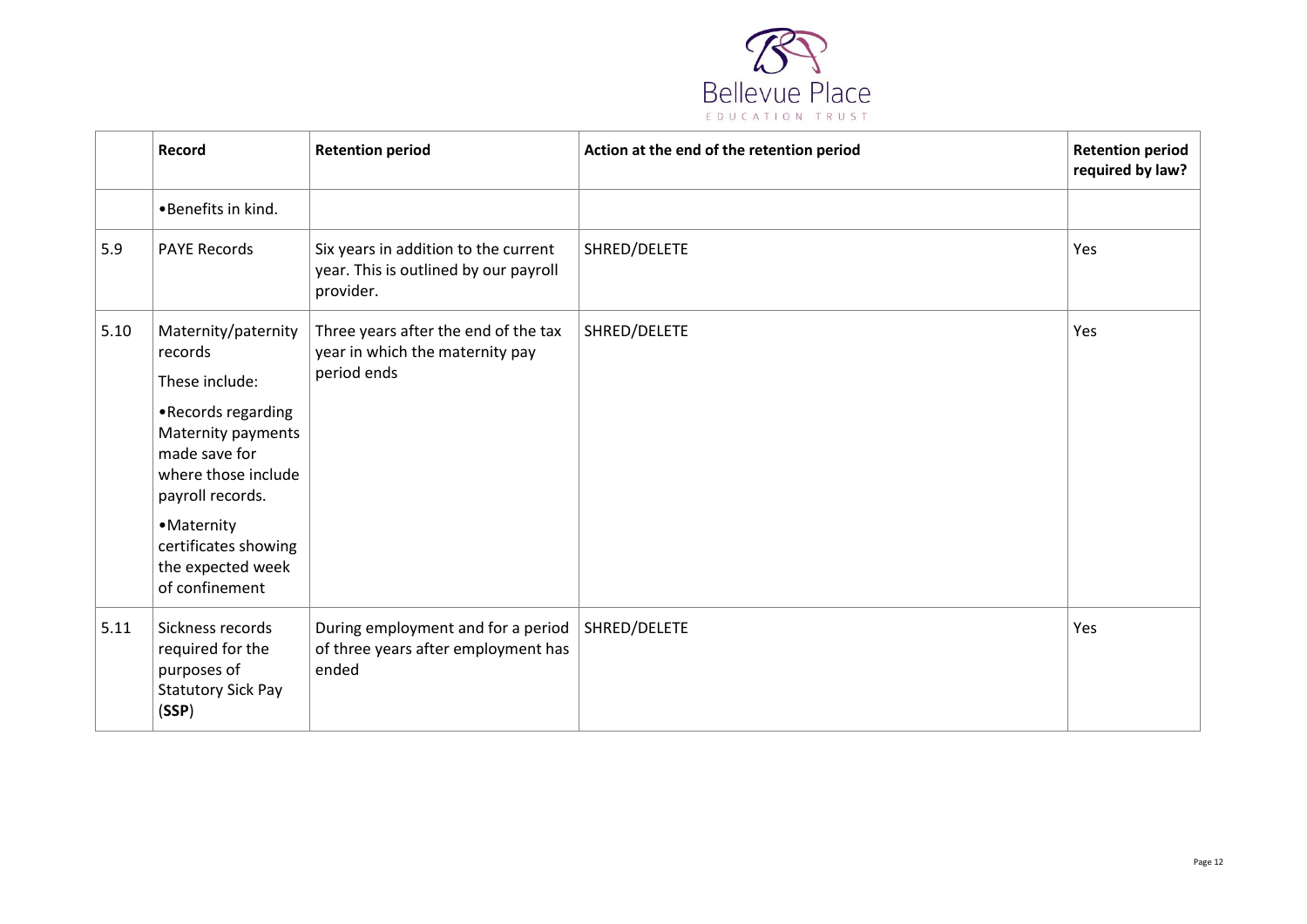

|      | Record                                                                                                                                                 | <b>Retention period</b>                                                                                                                                                                                                                                                                                                                                                                                                                                                                           | Action at the end of the retention period                                               | <b>Retention period</b><br>required by law? |
|------|--------------------------------------------------------------------------------------------------------------------------------------------------------|---------------------------------------------------------------------------------------------------------------------------------------------------------------------------------------------------------------------------------------------------------------------------------------------------------------------------------------------------------------------------------------------------------------------------------------------------------------------------------------------------|-----------------------------------------------------------------------------------------|---------------------------------------------|
| 5.12 | Records in relation<br>to hours worked and<br>payments made to<br>workers                                                                              | For a period of six years beginning<br>with the last day of the following<br>month to which the records relate                                                                                                                                                                                                                                                                                                                                                                                    | SHRED/DELETE                                                                            | Yes                                         |
| 5.13 | Consents for the<br>processing of<br>personal data and<br>sensitive personal<br>data (known as<br>special category<br>personal data under<br>the GDPR) | For as long as the data is being<br>processed and up to six years<br>afterwards<br>For consent to be valid it must be<br>"freely given". The School will be<br>very careful before asking<br>employees to consent to their data<br>being used in a particular way, as<br>they recognise the balance in the<br>employee relationship. In the vast<br>majority of cases it is not necessary<br>to obtain the employee's consent<br>before using their personal data.<br>E.g. in setting up payroll. | SHRED/DELETE                                                                            | Yes                                         |
| 5.14 | Disclosure and<br><b>Barring Service</b><br>(DBS) checks and<br>disclosures of<br>criminal record<br>forms                                             | Dispose of securely after the<br>recruitment process unless assessed<br>as relevant to ongoing employment<br>relationship. Once the conviction is<br>spent, should be deleted unless it is<br>an excluded profession.                                                                                                                                                                                                                                                                             | Enter DBS certificate number, date, initials on Single Central Register<br>SHRED/DELETE | Yes                                         |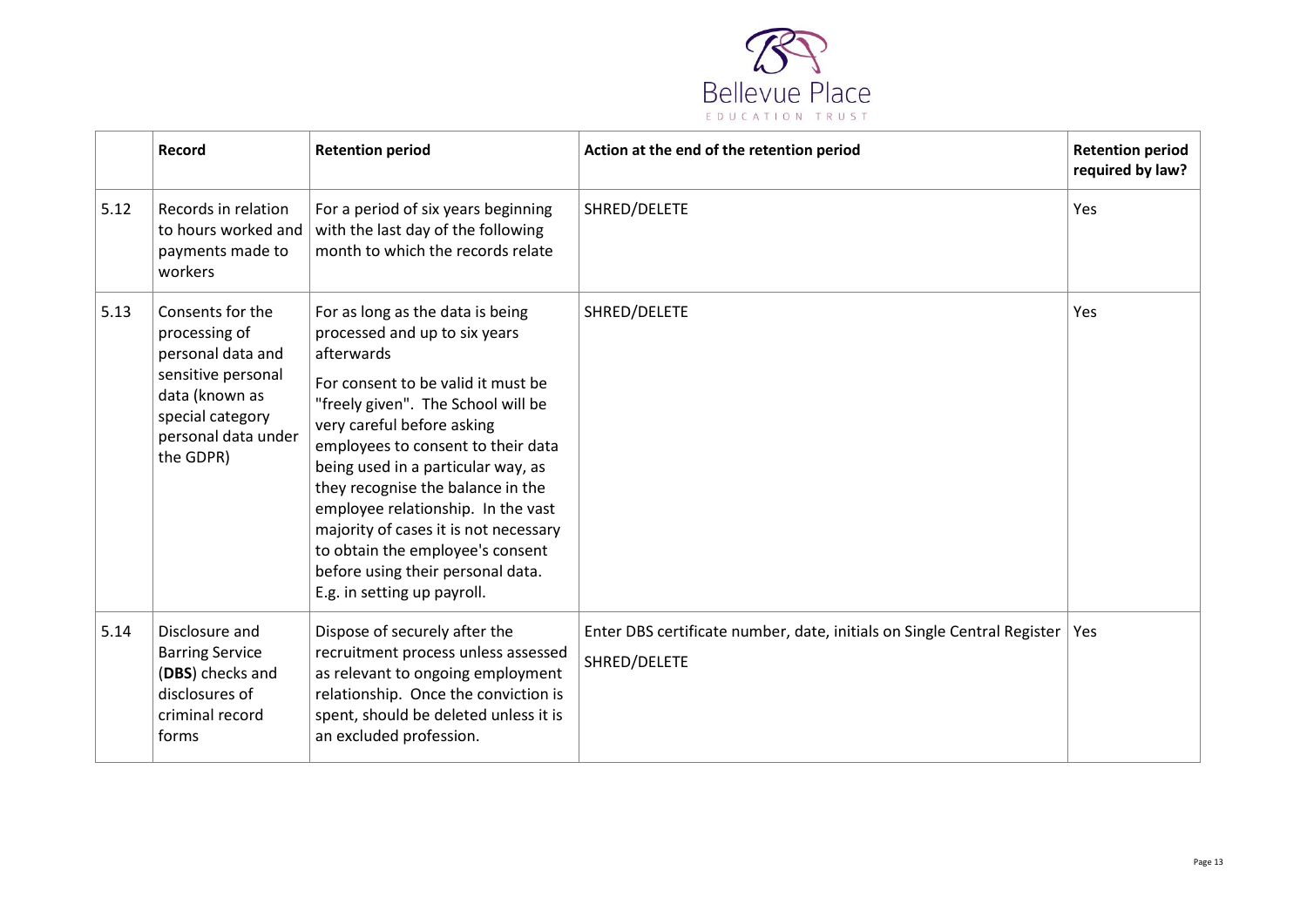

|      | Record                                               | <b>Retention period</b>                                                                                                                                                                                                                                                                                                         | Action at the end of the retention period | <b>Retention period</b><br>required by law? |
|------|------------------------------------------------------|---------------------------------------------------------------------------------------------------------------------------------------------------------------------------------------------------------------------------------------------------------------------------------------------------------------------------------|-------------------------------------------|---------------------------------------------|
| 5.15 | Immigration checks                                   | Throughout employment and then<br>retained for two years after the<br>termination of employment                                                                                                                                                                                                                                 | SHRED/DELETE                              | Yes                                         |
| 5.16 | Recruitment records<br>of unsuccessful<br>candidates | Six months after notifying<br>unsuccessful candidates, unless the<br>applicant requests retention of to<br>allow the school to contact in the<br>event of further opportunities<br>becoming available. In the event<br>further contact takes place the<br>applicant will be asked if records<br>should continue to be retained. | SHRED/DELETE                              | <b>No</b>                                   |
| 5.17 | Personnel and<br>training records                    | Whilst employment continues and<br>up to six years after employment<br>ceases. In the event of contentious<br>issues being linked to training,<br>records may be retained for longer.                                                                                                                                           | SHRED/DELETE                              | No                                          |
| 5.18 |                                                      | Annual leave records   Six years or possibly longer if leave<br>can be carried over from year to<br>year                                                                                                                                                                                                                        | SHRED/DELETE                              | No                                          |
| 5.19 | An Employee's bank<br>details                        | Until last payment made                                                                                                                                                                                                                                                                                                         | SHRED/DELETE                              | No                                          |
| 5.20 | Records of advances<br>for season tickets            | Whilst employment continues and<br>up to six years after repayment                                                                                                                                                                                                                                                              | SHRED/DELETE                              | <b>No</b>                                   |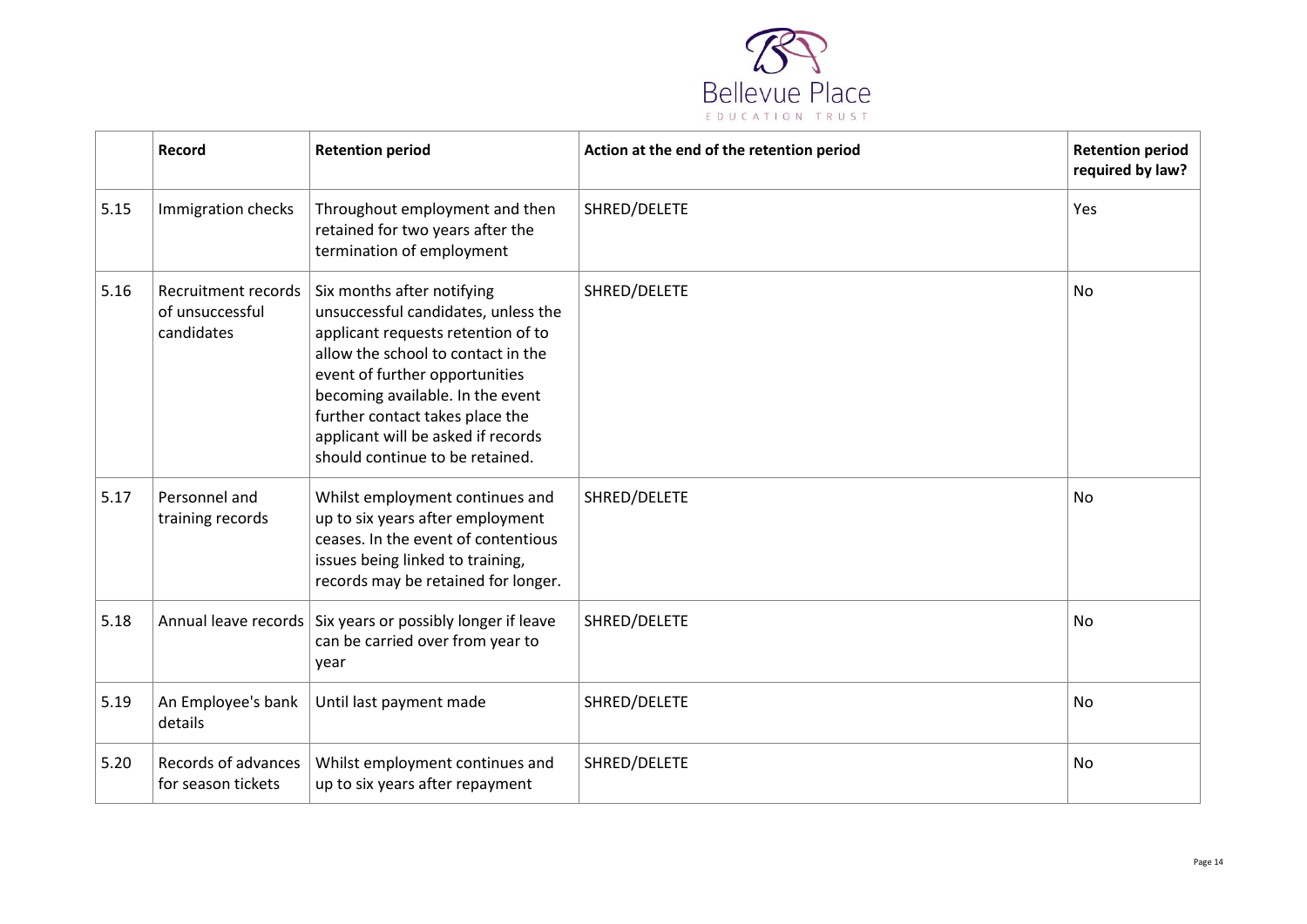

<span id="page-14-0"></span>

|      | Record                                                                                                                                                           | <b>Retention period</b>                                                                        | Action at the end of the retention period                                                                 | <b>Retention period</b><br>required by law? |
|------|------------------------------------------------------------------------------------------------------------------------------------------------------------------|------------------------------------------------------------------------------------------------|-----------------------------------------------------------------------------------------------------------|---------------------------------------------|
|      | and loans to<br>employees                                                                                                                                        |                                                                                                |                                                                                                           |                                             |
| 5.21 | Death Benefit<br>Nomination and<br><b>Revocation Forms</b>                                                                                                       | Whilst employment continues and<br>up to six years after payment of<br>benefit                 | SHRED/DELETE                                                                                              | No                                          |
| 6    | Health and safety information - employees                                                                                                                        |                                                                                                |                                                                                                           |                                             |
| 6.1  | Reportable injuries,<br>diseases and<br>dangerous<br>occurrences<br>(RIDDOR) reports or<br>own record                                                            | Three years from the date of record<br>If disease - indefinitely<br>(recommended)              | Review for further retention in the case of enforcement action or<br>contentious disputes<br>SHRED/DELETE | Yes                                         |
| 6.2  | First aid / accident<br>book entry                                                                                                                               | Three years from the date of injury<br>or last record in the book<br>If disease - indefinitely | Review for further retention in the case of enforcement action or<br>contentious disputes SHRED/DELETE    | Yes                                         |
| 6.3  | Records of<br>maintenance,<br>examination and<br>test control<br>measures relating to<br>substances<br>hazardous to health<br>under the Control of<br>Substances | Five years                                                                                     | Review for further retention in the case of enforcement action<br>contentious disputes SHRED/DELETE       | Yes                                         |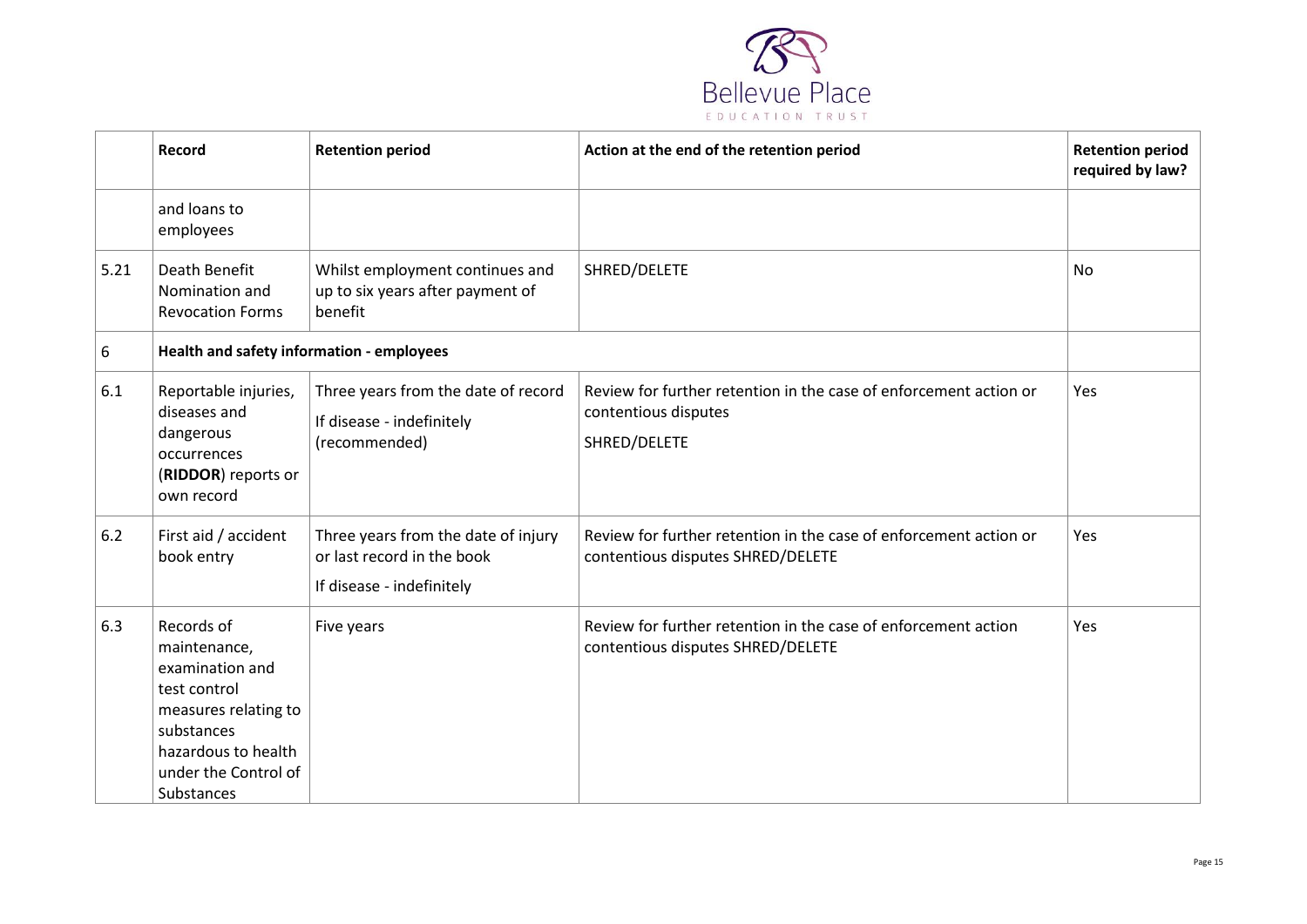

|     | Record                                                                                                                                                                    | <b>Retention period</b>                                                                                                                                            | Action at the end of the retention period                                                              | <b>Retention period</b><br>required by law? |
|-----|---------------------------------------------------------------------------------------------------------------------------------------------------------------------------|--------------------------------------------------------------------------------------------------------------------------------------------------------------------|--------------------------------------------------------------------------------------------------------|---------------------------------------------|
|     | <b>Hazardous to Health</b><br>(COSHH) regime                                                                                                                              |                                                                                                                                                                    |                                                                                                        |                                             |
| 6.4 | Health records for<br>licensable asbestos<br>work                                                                                                                         | At least 40 years from the date if the<br>last entry                                                                                                               | Review for further retention in the case of enforcement action<br>contentious disputes<br>SHRED/DELETE | Yes                                         |
| 6.5 | Medical surveillance<br>certificate for<br>licensable asbestos<br>work                                                                                                    | At least four years from the date it<br>was issued                                                                                                                 | Review for further retention in the case of enforcement action<br>contentious disputes<br>SHRED/DELETE | Yes                                         |
| 6.6 | Records of air<br>monitoring for<br>asbestos                                                                                                                              | Where a health record is required at<br>least 40 years from the date if the<br>last entry<br>In other cases at least five years<br>from the date of the last entry |                                                                                                        | Yes                                         |
| 6.7 | Records of<br>examinations, tests<br>and repairs carried<br>out in respect of<br>exhaust or<br>respiratory<br>protective<br>equipment under<br>the Control of<br>Asbestos | Five years                                                                                                                                                         | Review for further retention in the case of enforcement action<br>contentious disputes<br>SHRED/DELETE | Yes                                         |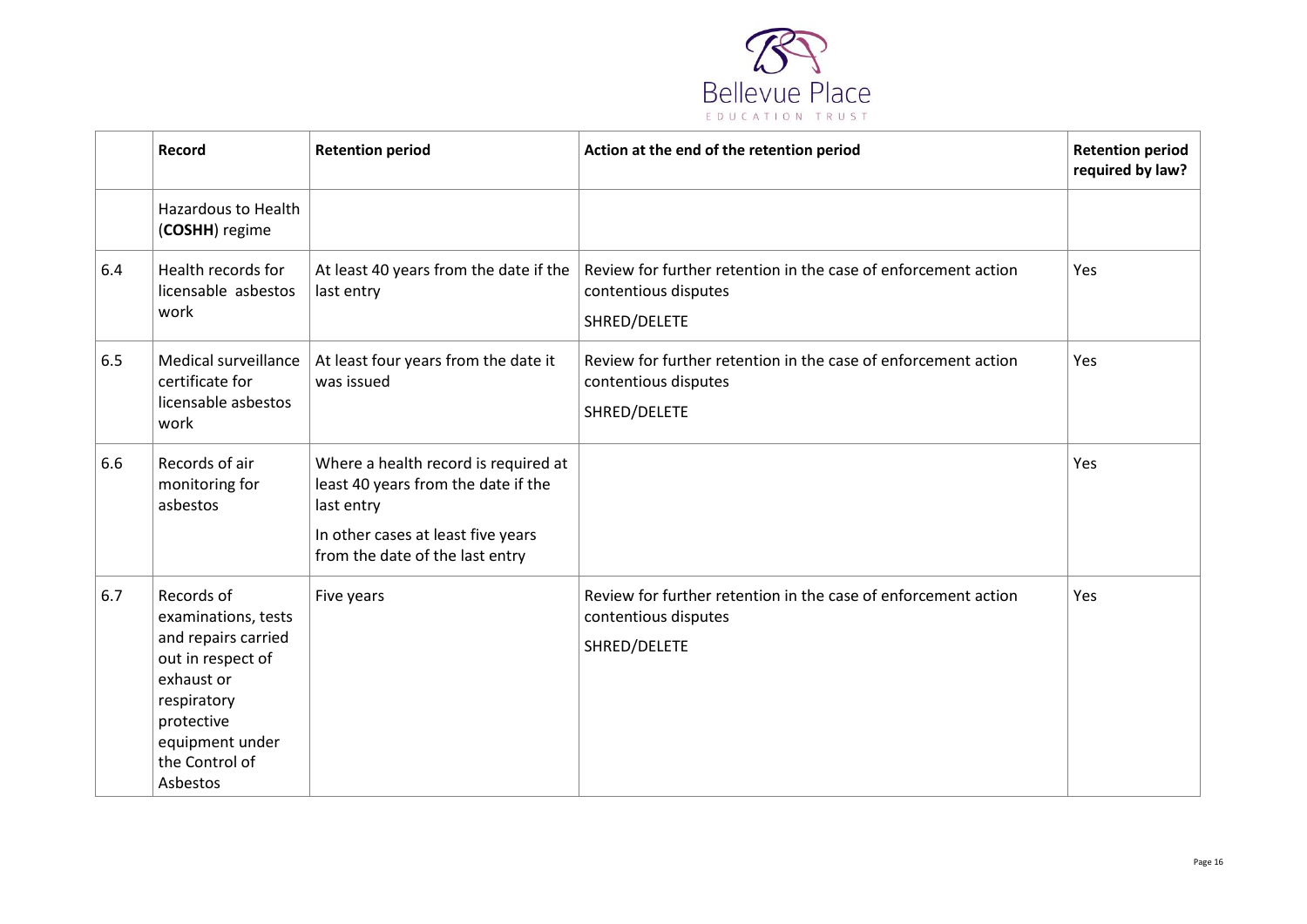

|                | Record                                                                                                | <b>Retention period</b>                                                                                                                                                                                 | Action at the end of the retention period                                                                 | <b>Retention period</b><br>required by law? |
|----------------|-------------------------------------------------------------------------------------------------------|---------------------------------------------------------------------------------------------------------------------------------------------------------------------------------------------------------|-----------------------------------------------------------------------------------------------------------|---------------------------------------------|
|                | Regulations 2012<br>(CAR)                                                                             |                                                                                                                                                                                                         |                                                                                                           |                                             |
| 6.8            | Examination<br>/ report of defect<br>for power presses                                                | Two years                                                                                                                                                                                               | Review for further retention in the case of enforcement action or<br>contentious disputes SHRED/DELETE    | Yes                                         |
| 6.9            | Records of water<br>testing for [school to<br>add]                                                    | Five years from the date of the last<br>entry                                                                                                                                                           | Review for further retention in the case of enforcement action or<br>contentious disputes<br>SHRED/DELETE | Yes                                         |
| $\overline{7}$ | Health and safety information - pupils                                                                |                                                                                                                                                                                                         |                                                                                                           |                                             |
| 7.1            | Accident reports<br>including first aid<br>/ accident book                                            | DOB of the pupil involved in the<br>incident + 21 years; or<br>Three years from the date of an<br>incident which may become<br>contentious if the pupil was 18 years<br>old at the date of the incident | Review for further retention in the case of enforcement action or<br>contentious disputes<br>SHRED/DELETE | No                                          |
| 7.2            | Reportable injuries,<br>diseases and<br>dangerous<br>occurrences<br>(RIDDOR) reports or<br>own record | DOB of the pupil involved in the<br>incident + 21 years; or<br>Three years from the date of an<br>incident which may become<br>contentious if the pupil was 18 years<br>old at the date of the incident | Review for further retention in the case of enforcement action or<br>contentious disputes<br>SHRED/DELETE | Yes                                         |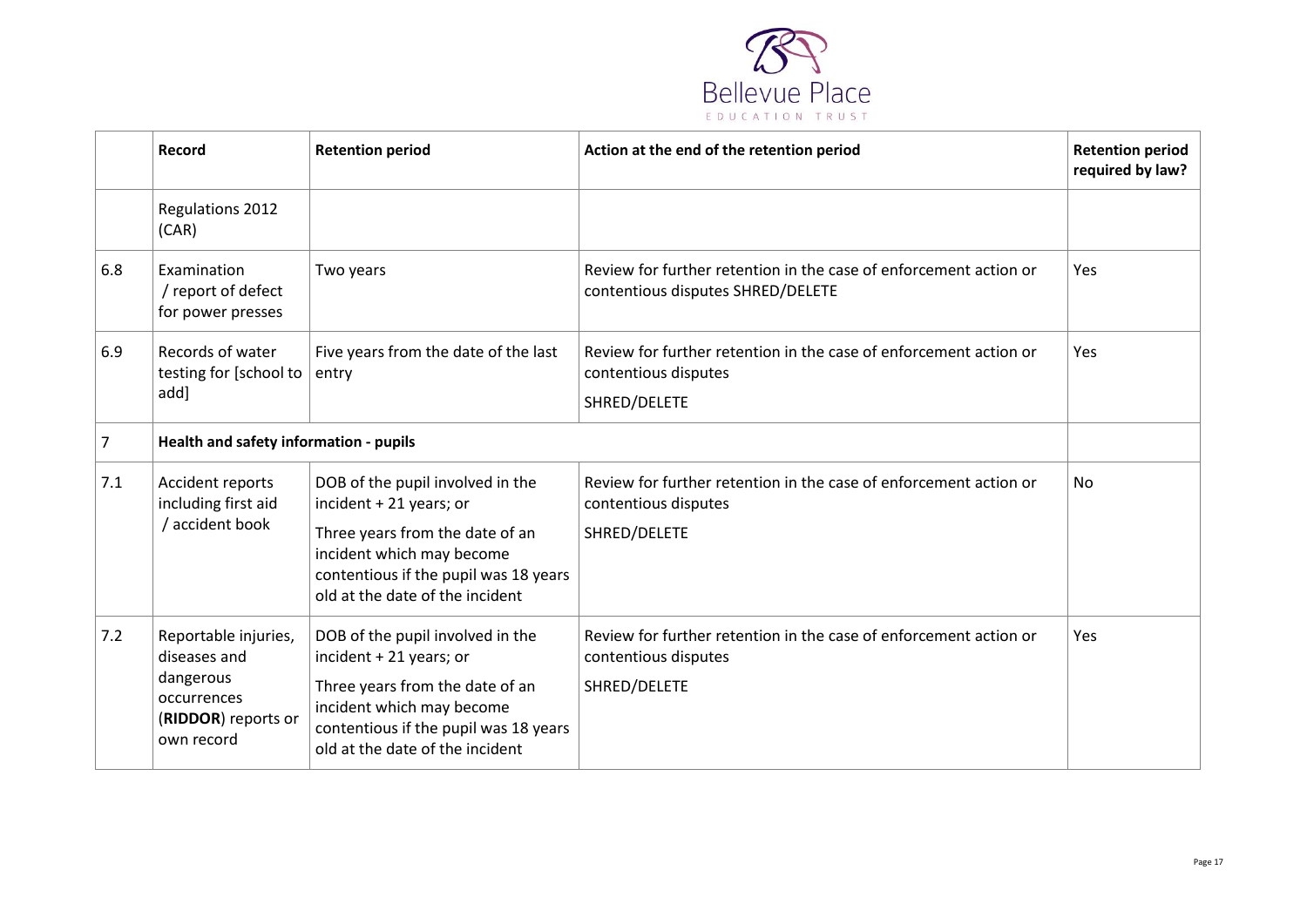

|     | Record                                                                                                                                                                                                                                                                                                                                | <b>Retention period</b>                                                                                                                                                                                                                                                                                                                                                      | Action at the end of the retention period                                                                             | <b>Retention period</b><br>required by law? |
|-----|---------------------------------------------------------------------------------------------------------------------------------------------------------------------------------------------------------------------------------------------------------------------------------------------------------------------------------------|------------------------------------------------------------------------------------------------------------------------------------------------------------------------------------------------------------------------------------------------------------------------------------------------------------------------------------------------------------------------------|-----------------------------------------------------------------------------------------------------------------------|---------------------------------------------|
| 7.3 | Incident<br>investigations and<br>reports, risk<br>assessments and<br>other relevant<br>documents where<br>there has been an<br>accident or incident                                                                                                                                                                                  | DOB of the pupil involved in the<br>incident + 21 years; or<br>Three years from the date of an<br>incident which may become<br>contentious if the pupil was 18 years<br>old at the date of the incident                                                                                                                                                                      | Review for further retention in the case of enforcement action or<br>civil claims for personal injury<br>SHRED/DELETE | <b>No</b>                                   |
| 8   | <b>Generic health and safety records</b>                                                                                                                                                                                                                                                                                              |                                                                                                                                                                                                                                                                                                                                                                              |                                                                                                                       |                                             |
| 8.1 | Risk assessments,<br>records of health<br>and safety<br>arrangements,<br>copies of policies<br>and procedures<br>General records of<br>health and safety<br>auditing and<br>monitoring including<br>fire risk<br>assessments,<br>electrical testing,<br>PAT testing and gas<br>appliance testing<br>Training records and<br>copies of | These should be kept for as long as<br>they remain relevant - at least three<br>years (in the absence of a specific<br>accident, incident, dangerous<br>occurrence or notifiable disease). In<br>the event that any of the bracketed<br>examples have occurred, these will<br>be retained inline with the length of<br>any records relating to any<br>contentious incidents. | Review for further retention in the case of enforcement action or<br>contentious disputes<br>SHRED/DELETE             | <b>No</b>                                   |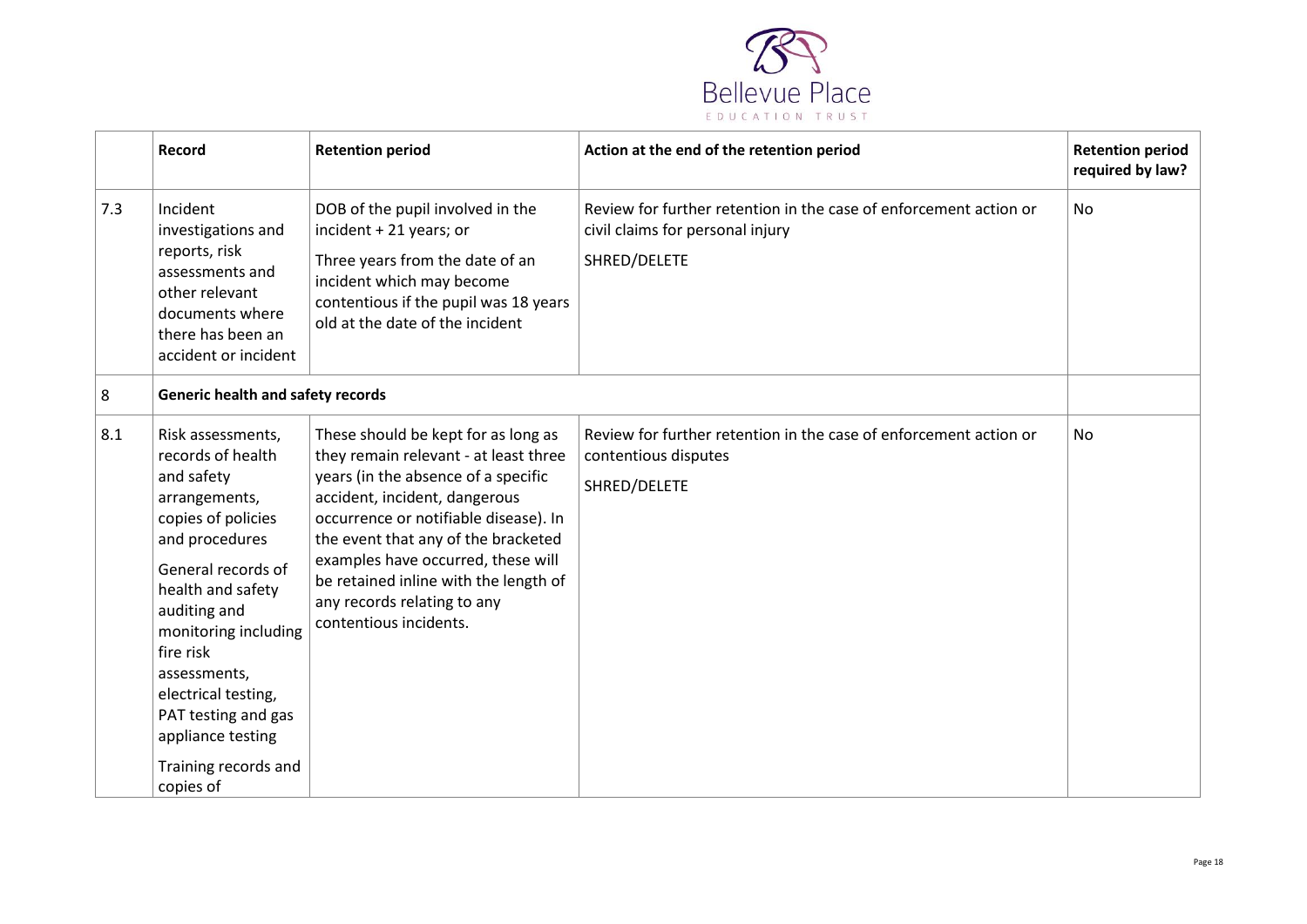

|     | Record                                                                                                                                                                                                                                                                                                        | <b>Retention period</b>                                                                                           | Action at the end of the retention period | <b>Retention period</b><br>required by law? |
|-----|---------------------------------------------------------------------------------------------------------------------------------------------------------------------------------------------------------------------------------------------------------------------------------------------------------------|-------------------------------------------------------------------------------------------------------------------|-------------------------------------------|---------------------------------------------|
|     | instructions or<br>information<br>Maintenance logs<br>and / or records of<br>plant and / or<br>equipment plus<br>safety manuals /<br>notices /<br>instructions<br>Records of<br>emergency<br>evacuations and fire<br>drills, fire safety risk<br>assessments and fire<br>safety policy / fire<br>arrangements |                                                                                                                   |                                           |                                             |
| 8.2 | Copies of<br>documents,<br>including health and<br>safety files,<br>prepared pursuant<br>to the Construction<br>(Design and<br>Management)<br>Regulations 2015                                                                                                                                                | Retained as long as is reasonably<br>necessary to inform on future<br>construction projects at the School<br>site | SHRED/DELETE                              | N/A                                         |
| 9   | Insurance                                                                                                                                                                                                                                                                                                     |                                                                                                                   |                                           |                                             |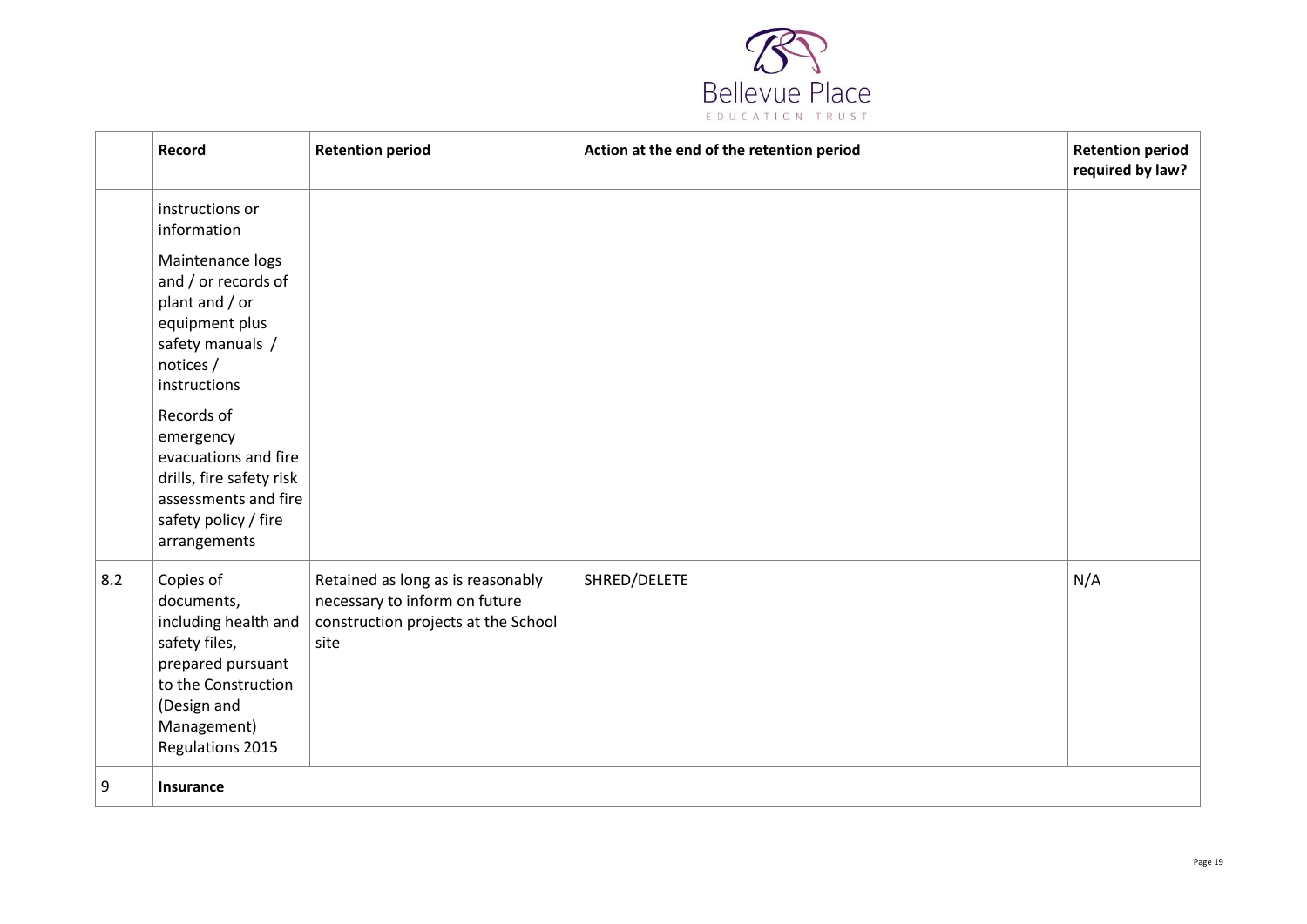

|      | Record                                                                           | <b>Retention period</b>                                                                                                                                                                                                                                                                                                                                    | Action at the end of the retention period                                                                  | <b>Retention period</b><br>required by law?                             |
|------|----------------------------------------------------------------------------------|------------------------------------------------------------------------------------------------------------------------------------------------------------------------------------------------------------------------------------------------------------------------------------------------------------------------------------------------------------|------------------------------------------------------------------------------------------------------------|-------------------------------------------------------------------------|
| 9.1  | Insurance<br>certificates and<br>schedules of cover                              | Indefinitely                                                                                                                                                                                                                                                                                                                                               | N/A                                                                                                        | <b>No</b>                                                               |
| 9.2  | Correspondence<br>with insurers related<br>to specific accidents<br>or incidents | Three years generally<br>If the incident involved a pupil - DOB<br>of the pupil involved in the incident<br>+21 years; or<br>Three years from the date of an<br>incident which may become<br>contentious if the pupil was 18 years<br>old at the date of the incident<br>Disease claims or where there have<br>been allegations of abuse -<br>indefinitely | Review for further retention in the case of civil claims for disease or<br>personal injury<br>SHRED/DELETE | No                                                                      |
| 10   | Investigations, reviews and inquiries                                            |                                                                                                                                                                                                                                                                                                                                                            |                                                                                                            |                                                                         |
| 10.1 | Documents relevant<br>to IICSA                                                   | Indefinitely                                                                                                                                                                                                                                                                                                                                               | Review once the Inquiry has been completed.                                                                | No - unless the<br>school has<br>received a formal<br>notice from IICSA |
| 10.2 | Internal reports and<br>investigations into<br>accidents / incidents             | Where the investigation / inquiry /<br>report has been necessitated as a<br>result of a specific incident, these<br>documents are stored centrally for<br>at least three years where there is a                                                                                                                                                            | SHRED/DELETE                                                                                               | No                                                                      |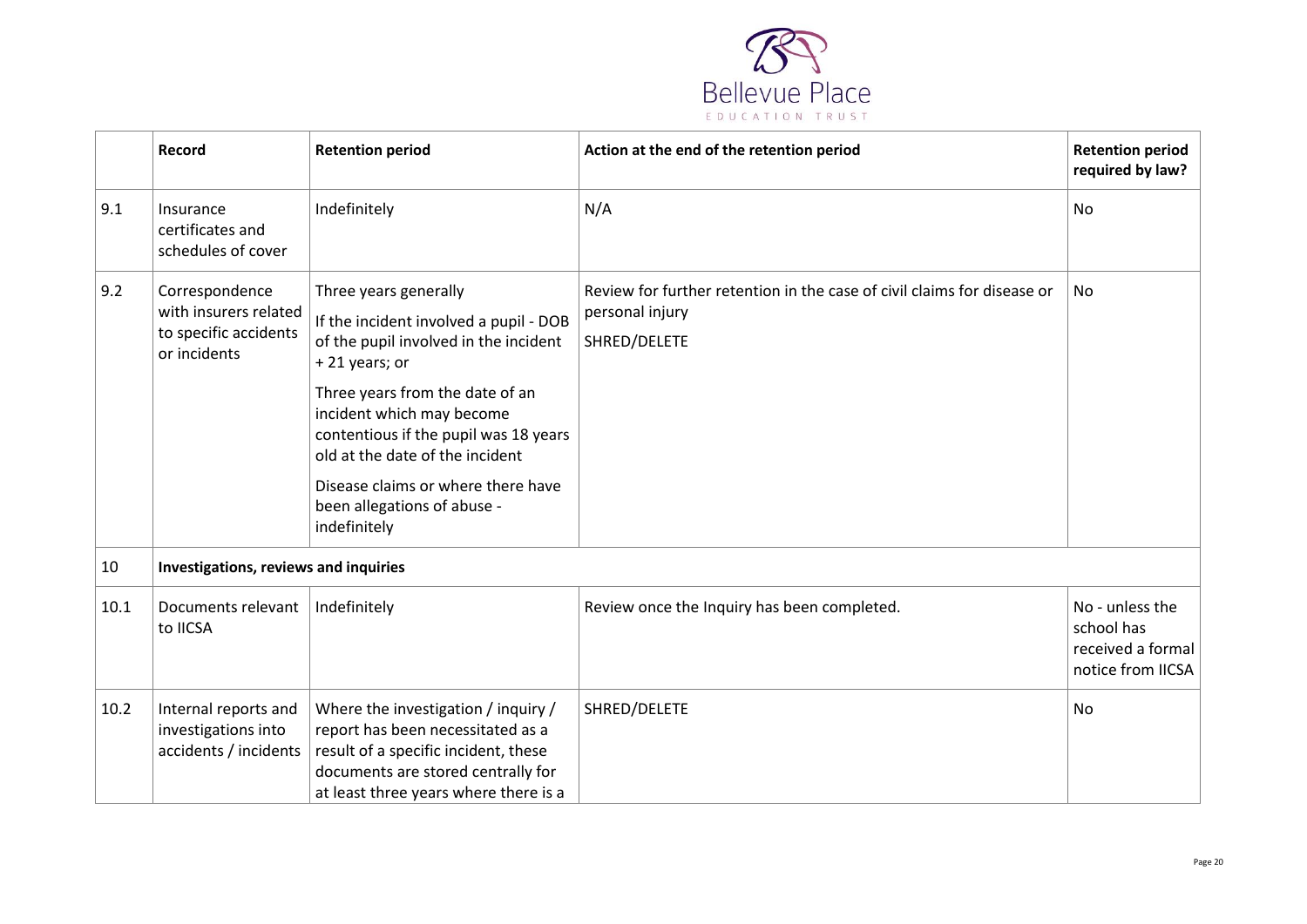

|      | Record                                                                                                                                                                                                                                                               | <b>Retention period</b>                                                                                                                                                                                                                                                                | Action at the end of the retention period | <b>Retention period</b><br>required by law? |
|------|----------------------------------------------------------------------------------------------------------------------------------------------------------------------------------------------------------------------------------------------------------------------|----------------------------------------------------------------------------------------------------------------------------------------------------------------------------------------------------------------------------------------------------------------------------------------|-------------------------------------------|---------------------------------------------|
|      | Copies of reports<br>submitted to<br>external agencies /<br>regulators such as<br>Ofsted, Health and<br>Safety Executive,<br>Local Authority etc<br>External reports,<br>reviews,<br>investigations and<br>inquiries for<br>example inquests<br>and public inquiries | risk of enforcement action and / or<br>criminal prosecution and / or a civil<br>claim. Where this relates to pupil<br>DOB +21 years); or<br>Three years from the date of an<br>incident, which may become<br>contentious if the pupil was 18 years<br>old at the date of the incident. |                                           |                                             |
| 11   | Alumni records                                                                                                                                                                                                                                                       |                                                                                                                                                                                                                                                                                        |                                           |                                             |
| 11.1 | Alumni should be<br>treated as<br>employees for the<br>purposes of health<br>and safety records.                                                                                                                                                                     | As set out in section 6 above                                                                                                                                                                                                                                                          | As set out in section 6 above             | <b>No</b>                                   |
| 11.2 | General alumni<br>correspondence,<br>membership forms<br>etc                                                                                                                                                                                                         | Six years after the last time the<br>individual contacted the School<br>This is subject to any longer<br>retention period set out above. For<br>example, records relating to a                                                                                                         | SHRED/DELETE                              | No                                          |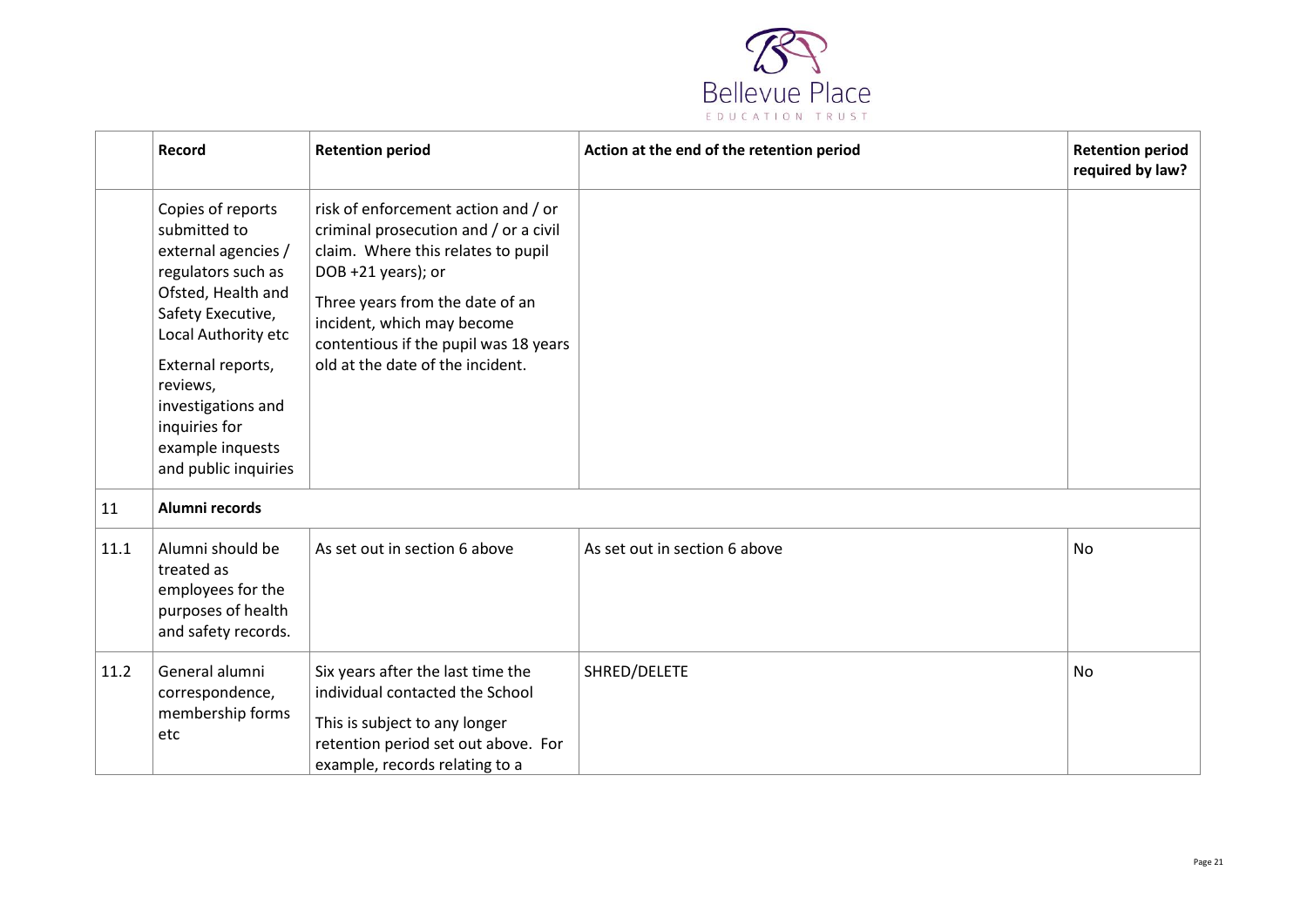

|      | Record                                                                                                                                                                                                                            | <b>Retention period</b>                            | Action at the end of the retention period                                                                               | <b>Retention period</b><br>required by law? |
|------|-----------------------------------------------------------------------------------------------------------------------------------------------------------------------------------------------------------------------------------|----------------------------------------------------|-------------------------------------------------------------------------------------------------------------------------|---------------------------------------------|
|      |                                                                                                                                                                                                                                   | reportable disease should be kept<br>indefinitely. |                                                                                                                         |                                             |
| 12   |                                                                                                                                                                                                                                   |                                                    | Material kept for archiving purposes in the public interest or for historical research purposes or statistical purposes |                                             |
| 12.1 | Records which do<br>not contain personal<br>data, for example,<br>old photographs of<br>School buildings,<br>title deeds etc                                                                                                      | Can be kept indefinitely                           | N/A                                                                                                                     | <b>No</b>                                   |
| 12.2 | Records relating to a<br>number of pupils, or<br>the School generally,<br>such as old class<br>photographs, lists of<br>pupils attending the<br>School in any given<br>year, School<br>prospectuses,<br>newspaper cuttings<br>etc | Can be kept indefinitely                           | N/A                                                                                                                     | No                                          |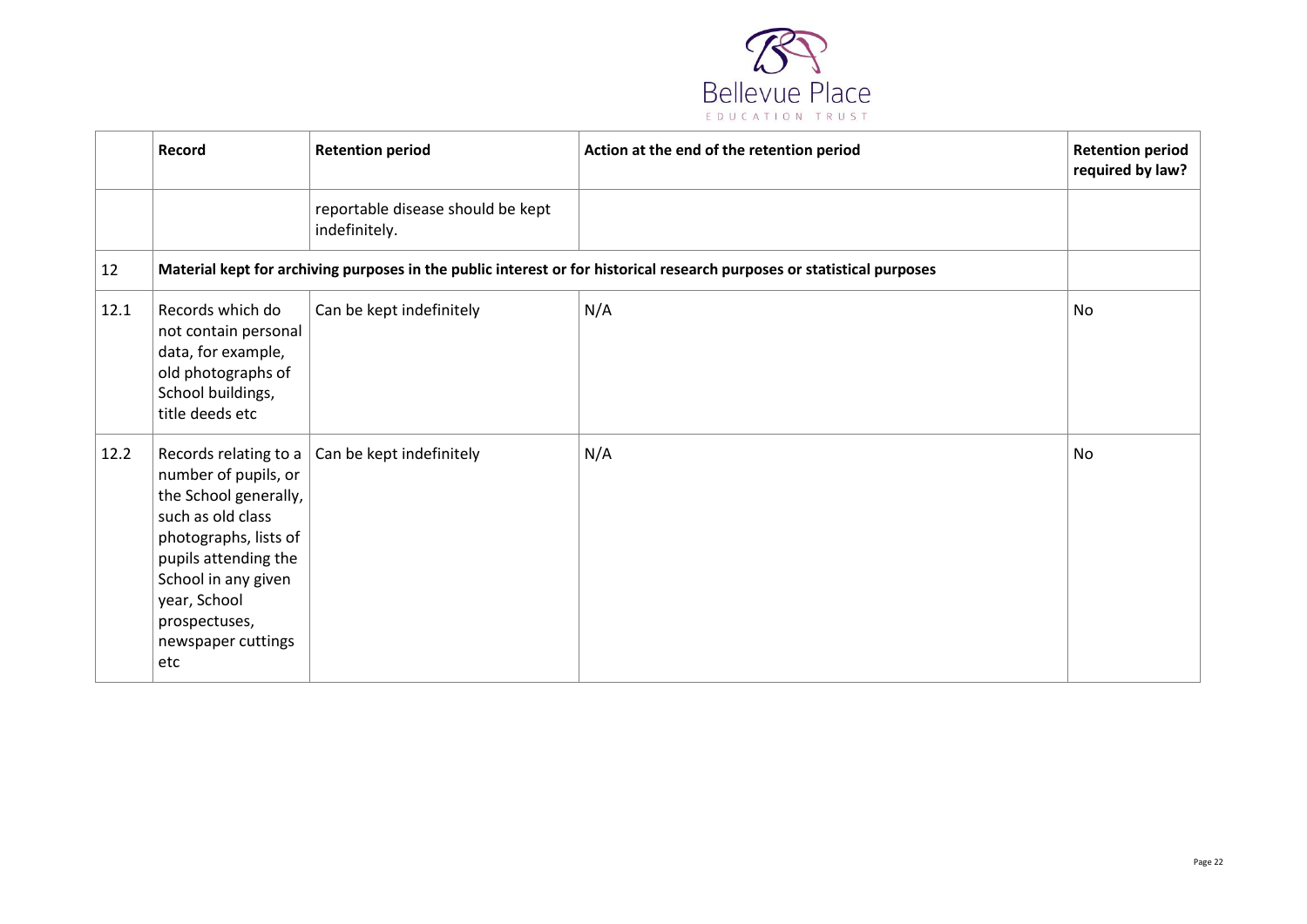

<span id="page-22-0"></span>

|      | Record                                                                                                                                      | <b>Retention period</b>                                                                                                                                                                                                                                                                                                                                                                                                                                                                                                                                                                                                                                                                                                                                          | Action at the end of the retention period | <b>Retention period</b><br>required by law? |
|------|---------------------------------------------------------------------------------------------------------------------------------------------|------------------------------------------------------------------------------------------------------------------------------------------------------------------------------------------------------------------------------------------------------------------------------------------------------------------------------------------------------------------------------------------------------------------------------------------------------------------------------------------------------------------------------------------------------------------------------------------------------------------------------------------------------------------------------------------------------------------------------------------------------------------|-------------------------------------------|---------------------------------------------|
| 12.3 | Records concerning<br>specific pupils kept<br>for a valid reason.<br>For example, a<br>poem written by an<br>exceptionally gifted<br>pupil. | Can be kept indefinitely subject to<br>the comments below.<br>Please note that this does not apply<br>to more routine pupils records.<br>Routine work produced by pupils<br>should not be kept for longer than<br>the retention period set out in<br>section 2.1 above unless the School<br>has a specific reason for keeping it<br>and that decision can be justified.<br>For example, for historical research<br>purposes such as if the School<br>wished to retain the essays written<br>by pupils that were submitted to an<br>essay competition about growing up<br>in the 2010s. The School may be<br>required to anonymise any data<br>held, unless, the anonymisation<br>process would defeat the purpose<br>for holding the data in the first<br>place. | N/A                                       | <b>No</b>                                   |
| 13   | CCTV, videos and photographs                                                                                                                |                                                                                                                                                                                                                                                                                                                                                                                                                                                                                                                                                                                                                                                                                                                                                                  |                                           |                                             |
| 13.1 | CCTV footage                                                                                                                                | 90 days                                                                                                                                                                                                                                                                                                                                                                                                                                                                                                                                                                                                                                                                                                                                                          | <b>DELETE</b>                             | <b>No</b>                                   |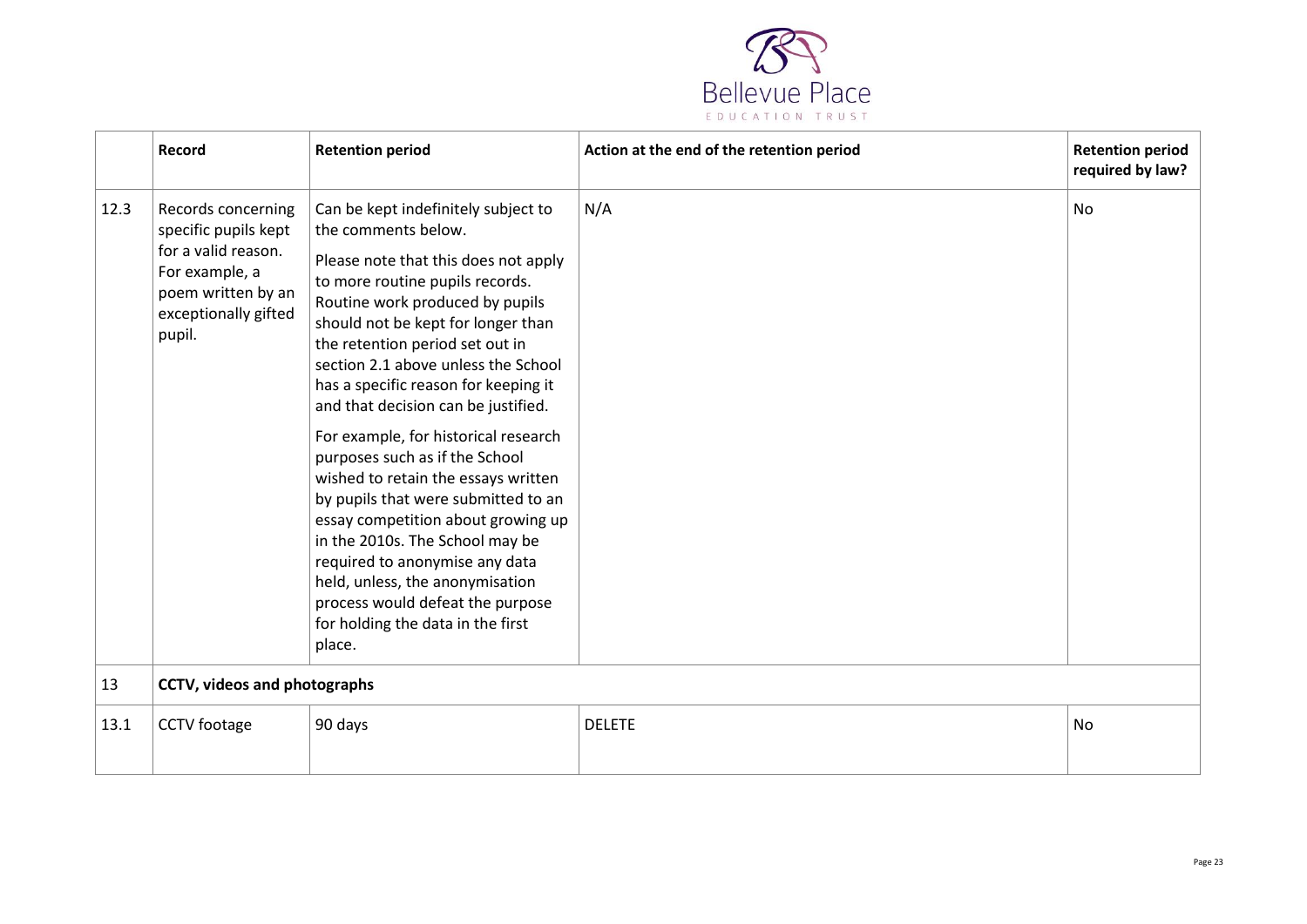

|      | Record                                                                                                                                                                             | <b>Retention period</b>                                                                                                                                                                                                                                   | Action at the end of the retention period                                                                                                                                                                                                                                                              | <b>Retention period</b><br>required by law? |
|------|------------------------------------------------------------------------------------------------------------------------------------------------------------------------------------|-----------------------------------------------------------------------------------------------------------------------------------------------------------------------------------------------------------------------------------------------------------|--------------------------------------------------------------------------------------------------------------------------------------------------------------------------------------------------------------------------------------------------------------------------------------------------------|---------------------------------------------|
|      |                                                                                                                                                                                    |                                                                                                                                                                                                                                                           | Review for further retention if the recording may be required for<br>any reason such as in relation to an incident or accident involving<br>any person.<br>CCTV footage may also be needed in relation to parental complaints,<br>disciplinary matters, pupil exclusions, bullying incidents or health |                                             |
|      |                                                                                                                                                                                    |                                                                                                                                                                                                                                                           | and safety matters.<br>If a subject access request has been made for the footage, it must be<br>retained.                                                                                                                                                                                              |                                             |
| 13.2 | Photographs of<br>pupils for internal<br>administration<br>purposes e.g. to<br>identify the pupil or<br>photographs used<br>on security passes                                     | These photographs should be<br>retained for as long as they are<br>required for the purpose for which<br>they were taken.                                                                                                                                 | SHRED/DELETE<br>Review for further retention in the case of relevance to contentious<br>disputes.                                                                                                                                                                                                      | No                                          |
| 13.3 | Photographs or<br>videos of pupils<br>taken for marketing<br>reasons e.g.<br>photographs for use<br>in the School<br>prospectus or a<br>video of pupils on<br>the School's website | These photographs and videos<br>should be retained for as long as<br>they are required for the purpose for<br>which they were taken.<br>If the School would like to retain the<br>images for historical reasons please<br>see the comments at 12.3 above. | SHRED/DELETE<br>Review for further retention in the case of relevance to contentious<br>disputes.                                                                                                                                                                                                      | No                                          |